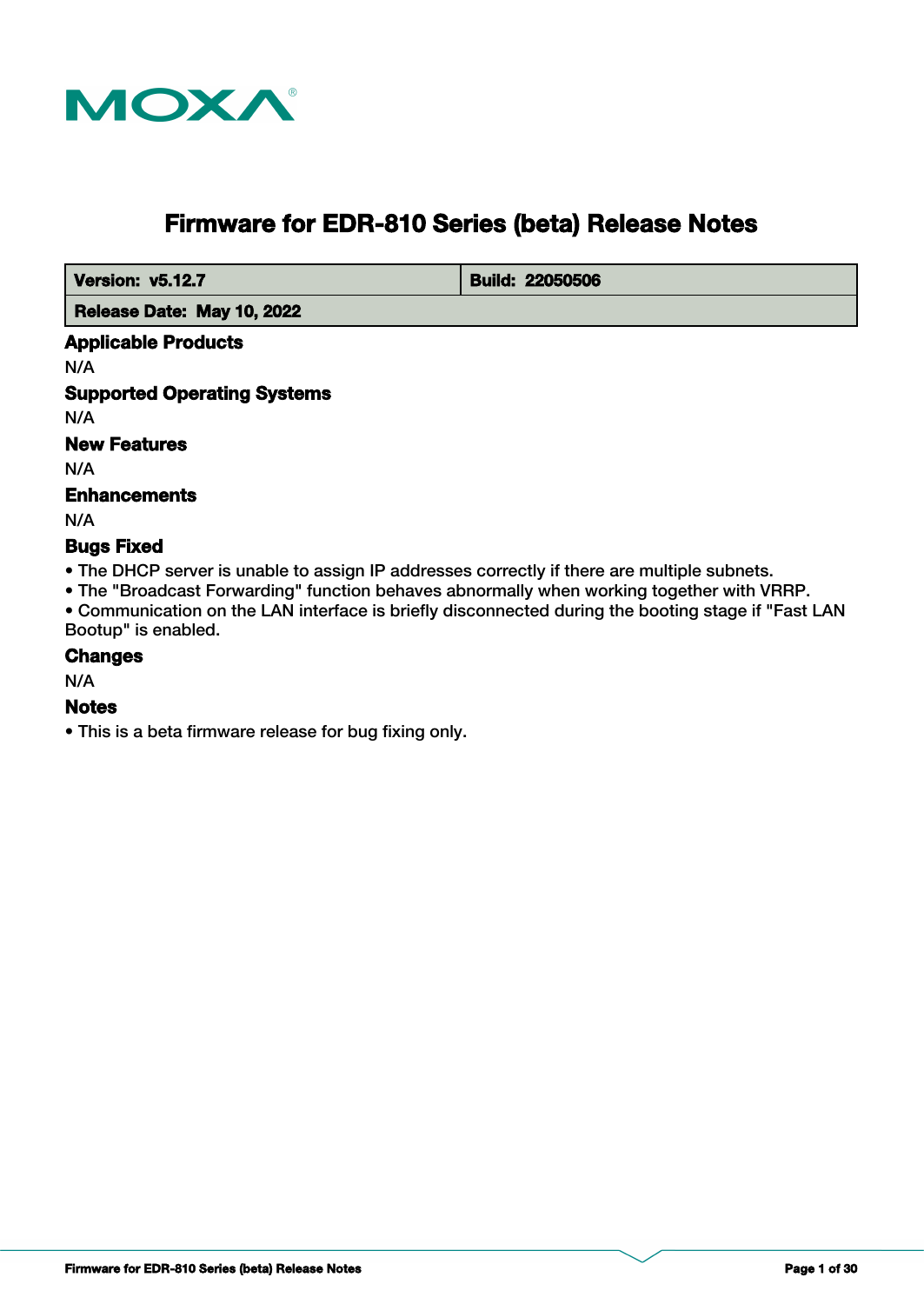

 **Version: v5.12 Build: 22020809** 

 **Release Date: Feb 15, 2022**

## **Applicable Products**

N/A

## **Supported Operating Systems**

N/A

## **New Features**

N/A

## **Enhancements**

• The broadcast forwarding and directed broadcast functions now refer to the VRRP state to decide whether or not to forward broadcast packets.

## **Bugs Fixed**

• Broadcast forwarding behaves abnormally after disabling the VRRP function.

• The LLDP function stops working when receiving a specific LLDP packet.

**Changes**

N/A

#### **Notes**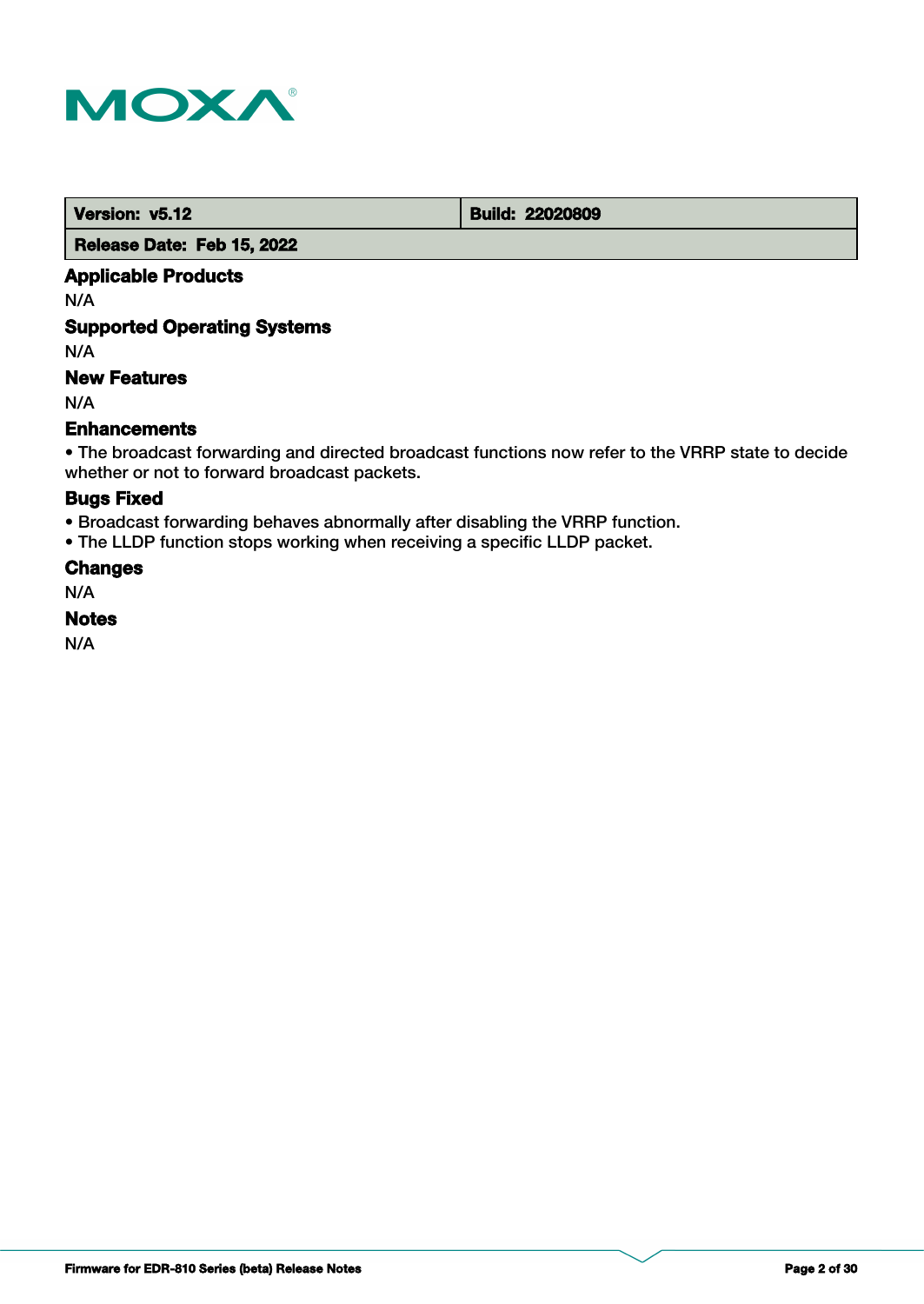

 **Version: v5.11 Build: 21121009** 

 **Release Date: Dec 20, 2021**

## **Applicable Products**

N/A

## **Supported Operating Systems**

N/A

## **New Features**

N/A

## **Enhancements**

• Added CPU and memory usage statistics.

## **Bugs Fixed**

- RSTP is incompatible with third-party devices.
- The ABC-02 is displayed incorrectly in the web console.
- Intermittent packet loss occurs during packet forwarding. This affects firmware versions 5.0 to

## **Changes**

N/A

#### **Notes**

• Using legacy STP protocols together with the EDR-810's RSTP protocol may cause issues. We recommend using identical redundancy protocols for optimal stability. This applies to all firmware versions.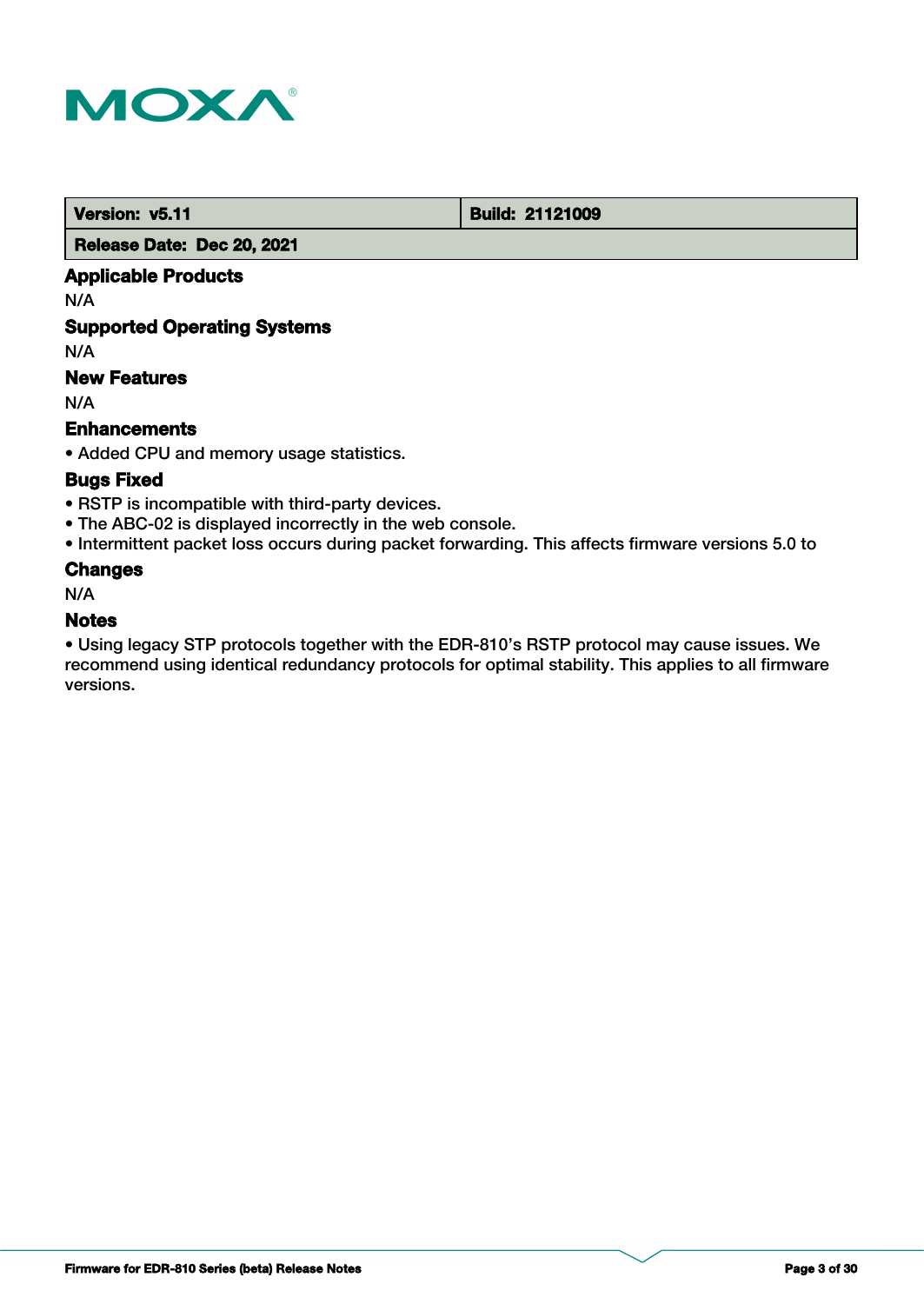

**Version: v5.10.2 Build: 21120205** 

 **Release Date: Dec 02, 2021**

## **Applicable Products**

N/A

## **Supported Operating Systems**

N/A

## **New Features**

N/A

## **Enhancements**

• Added CPU and memory usage statistics.

## **Bugs Fixed**

- RSTP is incompatible with third-party devices.
- The ABC-02 is displayed incorrectly in the web console.
- Intermittent packet loss occurs during packet forwarding. This affects firmware versions 5.0 to

## **Changes**

N/A

## **Notes**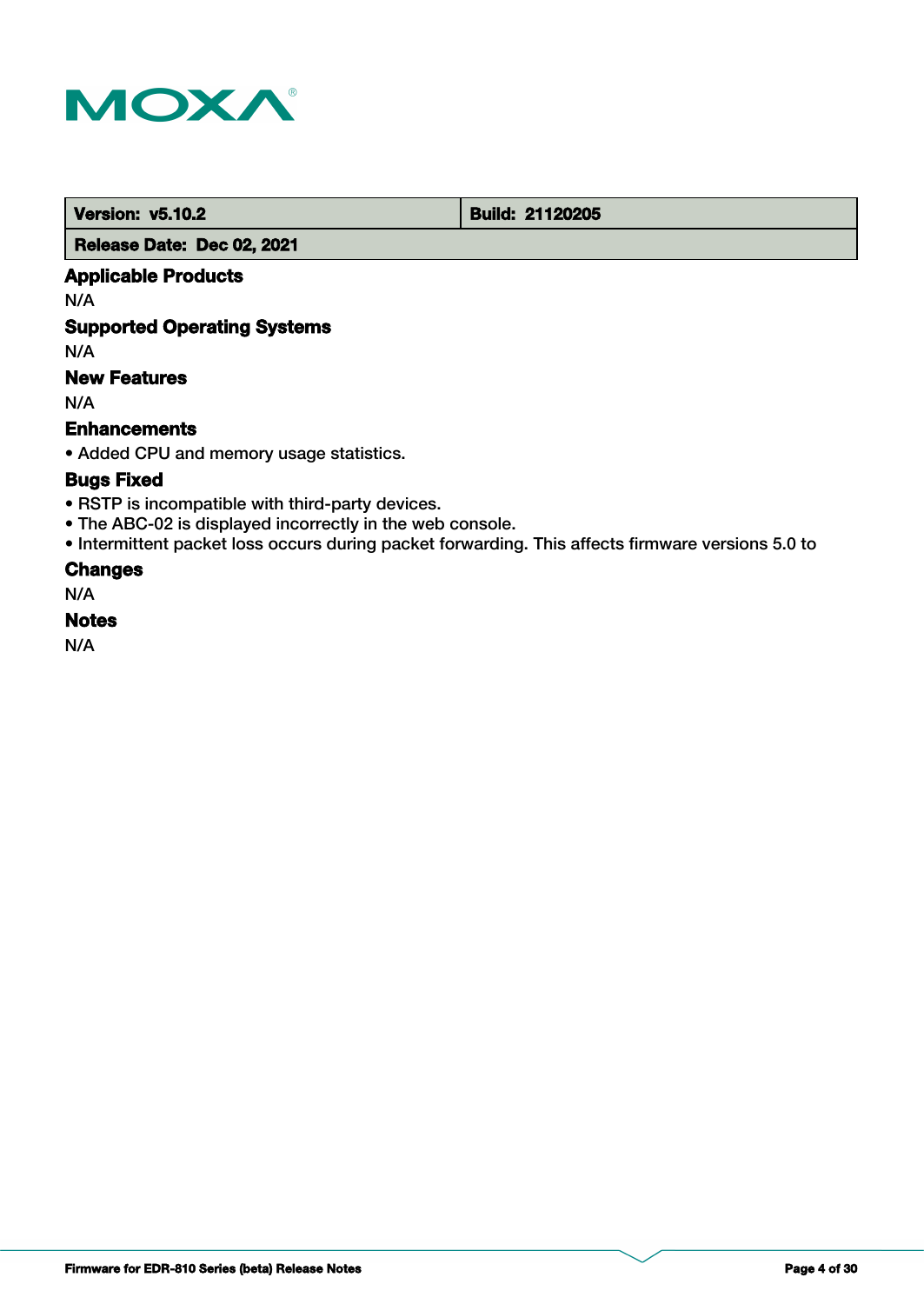

#### **Version: v5.10 Build: 21100708**

#### **Release Date: Oct 15, 2021**

## **Applicable Products**

N/A

## **Supported Operating Systems**

N/A

## **New Features**

- Added support for EAP-PEAP-MSCHAPv2 RADIUS authentication.
- Added support for a new MIB OID to check CPU and memory usage.
- VRRP now supports Port Forwarding for routing redundancy.

## **Enhancements**

- Improved the SFP initialization process during system boot-up.
- Users can now check the "Fiber Check" status via CLI.
- Improved the system boot-up process.
- Improved WAN interface stability during system boot-up.
- Improved HTTPS web console performance.
- Improved Turbo Ring stability.
- Users can now use a VRRP virtual IP as the interface IP for Port Forwarding.
- Improved the performance of SIP applications.
- Upgraded the OpenSSH version.
- The IPsec pre-shared key is now displayed in cipher instead of plaintext in the web console.

## **Bugs Fixed**

- CRC error packets are observed on fiber ports during communication.
- The "Fiber Check" function cannot be disabled from the web console.
- IPsec SHA256 data encryption and decryption are incompatible with third-party VPN devices.
- Static routes do not work properly when the VRRP Binding function is enabled in 1:1 NAT rules.
- Static multicast routing does not work properly when NAT is enabled.
- Static multicast routing does not work properly when unplugging and reconnecting the Ethernet cable to the WAN port.
- Importing or exporting the account and password configuration may not work properly under certain conditions.
- Potential command injection and buffer overflow issues in the web console.
- Minor issues with 802.1X.
- Minor issues with DVMRP.

## **Changes**

• Changed the default status of "Fiber Check" to "disabled".

## **Notes**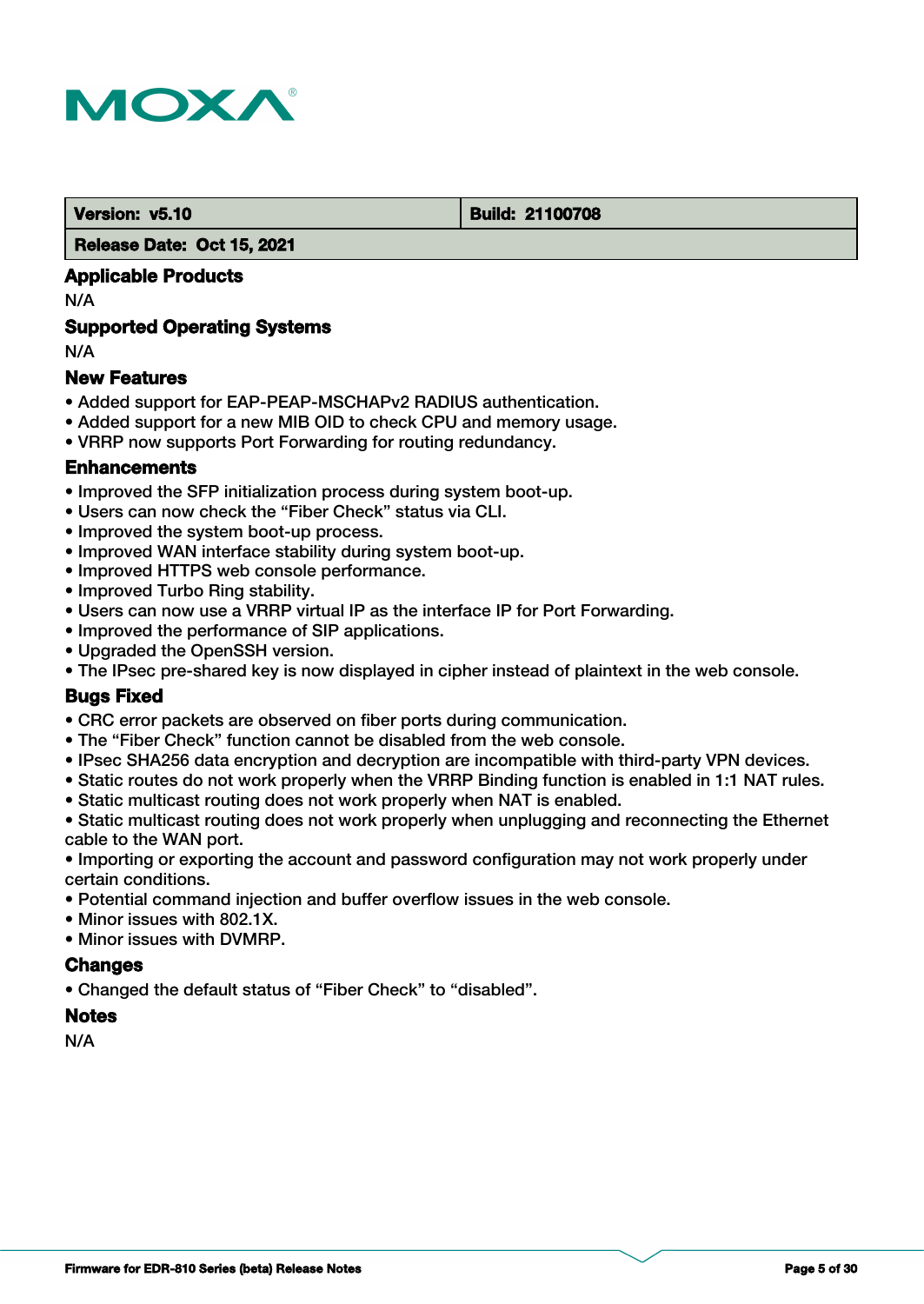

**Version: v5.9 Build: 21020216** 

 **Release Date: Feb 05, 2021**

## **Applicable Products**

N/A

## **Supported Operating Systems**

N/A

## **New Features**

• Users can now select a Trunk Port to act as a ring port of the Turbo Ring.

## **Enhancements**

• Security patch for the LLDP function.

## **Bugs Fixed**

- The "Port Disabling" function does not work properly after rebooting the system.
- The MAC address format shows incorrectly in the exported static DHCP address list.
- The event log severity always displays "<0> Emergency".

## **Changes**

N/A

## **Notes**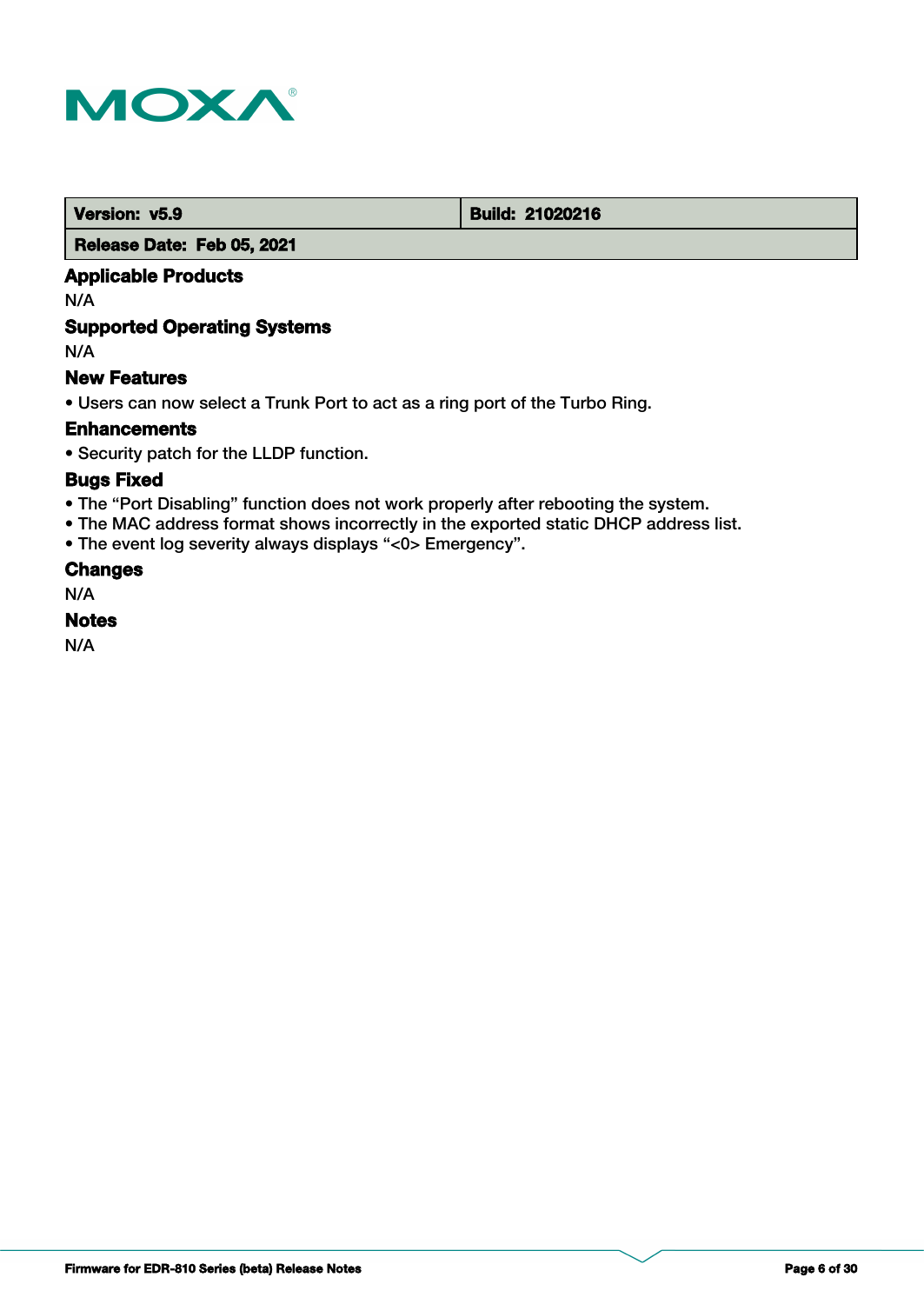

 **Version: v5.8 Build: 20123012** 

## **Release Date: Jan 04, 2021**

## **Applicable Products**

N/A

## **Supported Operating Systems**

N/A

## **New Features**

• Added support for 802.1X port-based authentication.

## **Enhancements**

- Enhanced the handling of Modbus protocol exception responses for the Modbus Filtering function.
- Applied a patch for CVE-2014-2284 to address Net-SNMP vulnerabilities.

## **Bugs Fixed**

• The firewall Layer 3 policy does not work correctly if all firewall event logs (Local Flash, Syslog, and SNMP-Trap) are disabled.

• The firewall Layer 3 policy does not work correctly if the policy settings contain an IP range.

## **Changes**

N/A

## **Notes**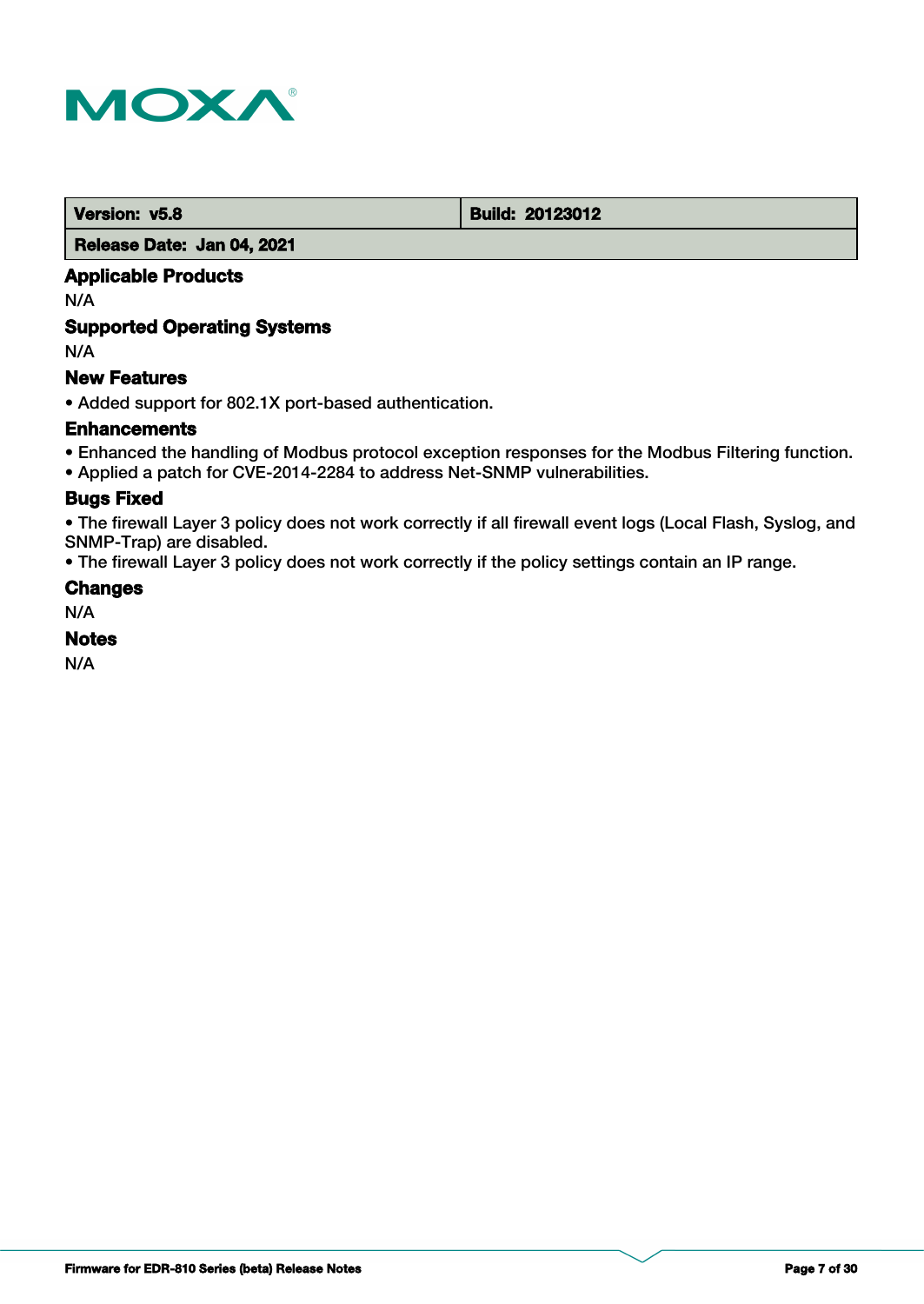

 **Version: v5.7 Build: 20081313** 

 **Release Date: Sep 24, 2020**

## **Applicable Products**

N/A

## **Supported Operating Systems**

N/A

## **New Features**

- The routing table can now be retrieved via SNMP query.
- Added software features for the maritime cyber security standard (IEC 61162-460).
- Added "Session Control" to the firewall policy settings.
- Changes to the MAC table will now automatically trigger an event log.
- The "Class C" LAN subnet can now be configured in the Wizard Settings.

## **Enhancements**

• Updated security for BDU: W-2020-0116, BDU: W-2020-0122, BDU:W-2020-0121, BDU:W-2020- 0120, and IPV-200502.

- Enhanced event log recording performance.
- Enhanced Trusted Access functionality by filtering incoming interfaces and source MAC addresses.
- Enhanced the DOS prevention mechanism by applying an automatic rate limit control to the port where the attack occurred.

## **Bugs Fixed**

• Creating a new network interface after resetting the system to factory default settings may cause a system network configuration mismatch.

• On rare occasions, unicast traffic may flood between different ports that are configured in "portbased bridge" or "zone-based bridge" mode.

• The "IGMP Query Interval" may appear incorrectly if the value is configured to be larger than 255 in the command line interface.

• The system does not interpret LLDP packets correctly when the LLDP information contains port subtype information "00:xx:xx:xx:xx:xx" or "xx:00:xx:xx:xx:xx".

• The system does not display the session control section of the firewall entry page in the command line interface.

- The system may generate unexpected log information under specific circumstances.
- Users are unable to add an account with "ConfigAdmin" privileges.
- Users are unable to get the correct "bridge interface status" information via SNMP query.

• After configuring the management VLAN, the system may restore the incorrect interface name in the MTU settings, which causes configuration file exporting and importing to fail.

- When logging in using the default admin account, create a new account with "Admin" privileges, disable the default admin account, and then log out and log back in using the default admin account, the system incorrectly triggers an "Auth Fail" event log.
- On rare occasions, the system may fail to reboot.
- An issue with the "tcpdump" command in the command line interface.

• When acting as the IPsev VPN server, the tunnel from the VPN client sometimes cannot connect to the server side.

## **Changes**

N/A

## **Notes**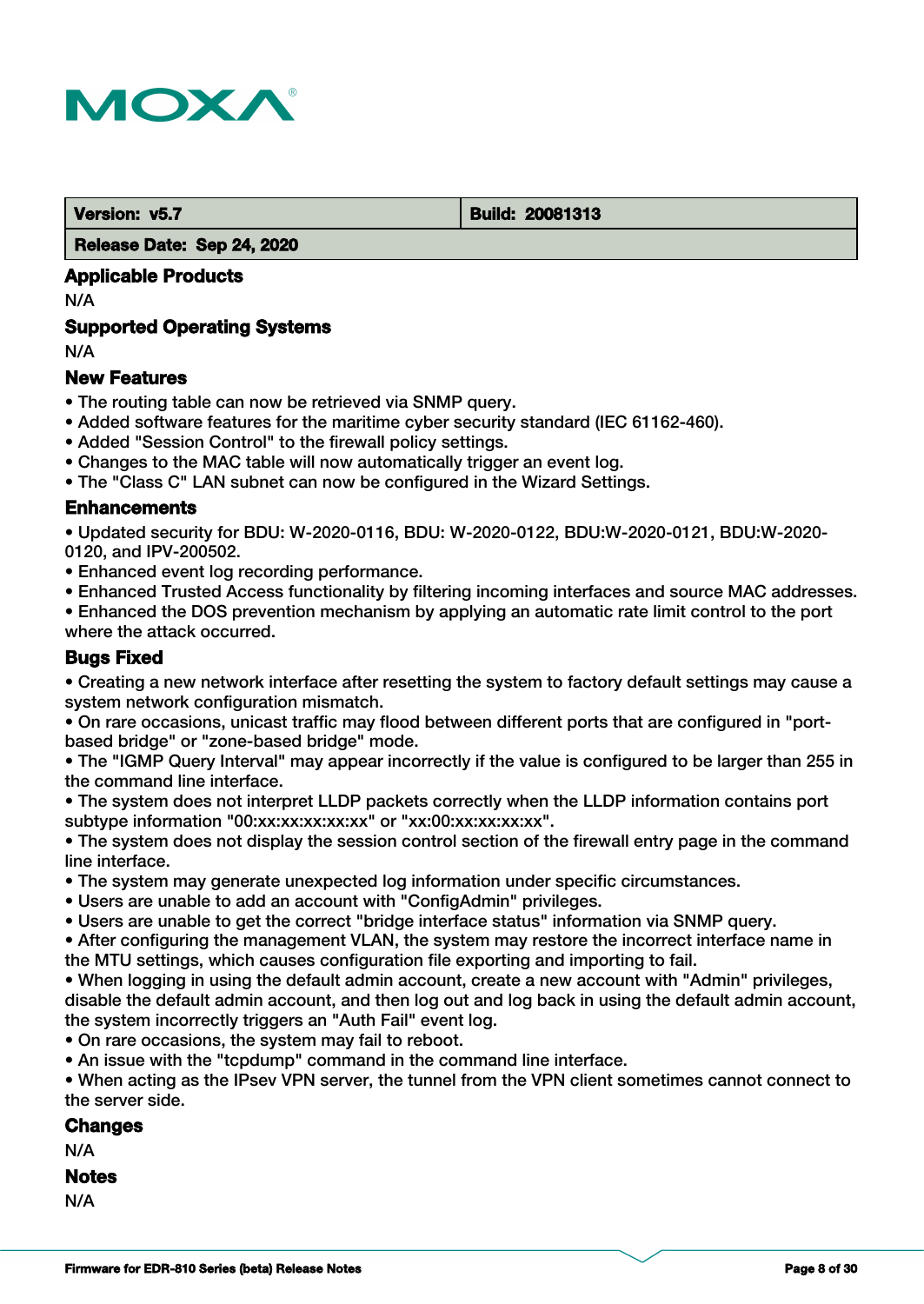

#### **Version: v5.6 Build: 20032413**

 **Release Date: Mar 25, 2020**

## **Applicable Products**

EDR-810 Series

## **Supported Operating Systems**

N/A

## **New Features**

- 'Session Control' was added in the layer 3 policy settings.
- 'Value Control' was added for Modbus filtering on user-defined address for 'write' commands, including function codes 5, 6, 15, 16, 22, and 23.

• The user-defined time period was extended to 2037.

#### **Enhancements**

• Supports Java script security enhancement for Web console.

• Supports IE 9 and later versions. (No longer supports IE8 and previous versions as the security level is not high enough.)

## **Bugs Fixed**

• Incorrect LLDP information caused an abnormal topology drawing in MXview.

- NTP time synchronization did not work properly when 'Fiber Check' was enabled.
- When crafted DCCP packets were received it sometimes caused the system to reboot.

• The account modification commands sometimes did not work properly if users only changed the password of the 'admin' account through the CLI (command line interface).

• It was not possible to upload a certificate into the router using the IE browser.

• It was not possible to delete a certificate on the certificate management web page for the EDR-810-2GSFP and EDR-810-2GSFP-T.

#### **Changes**

N/A

#### **Notes**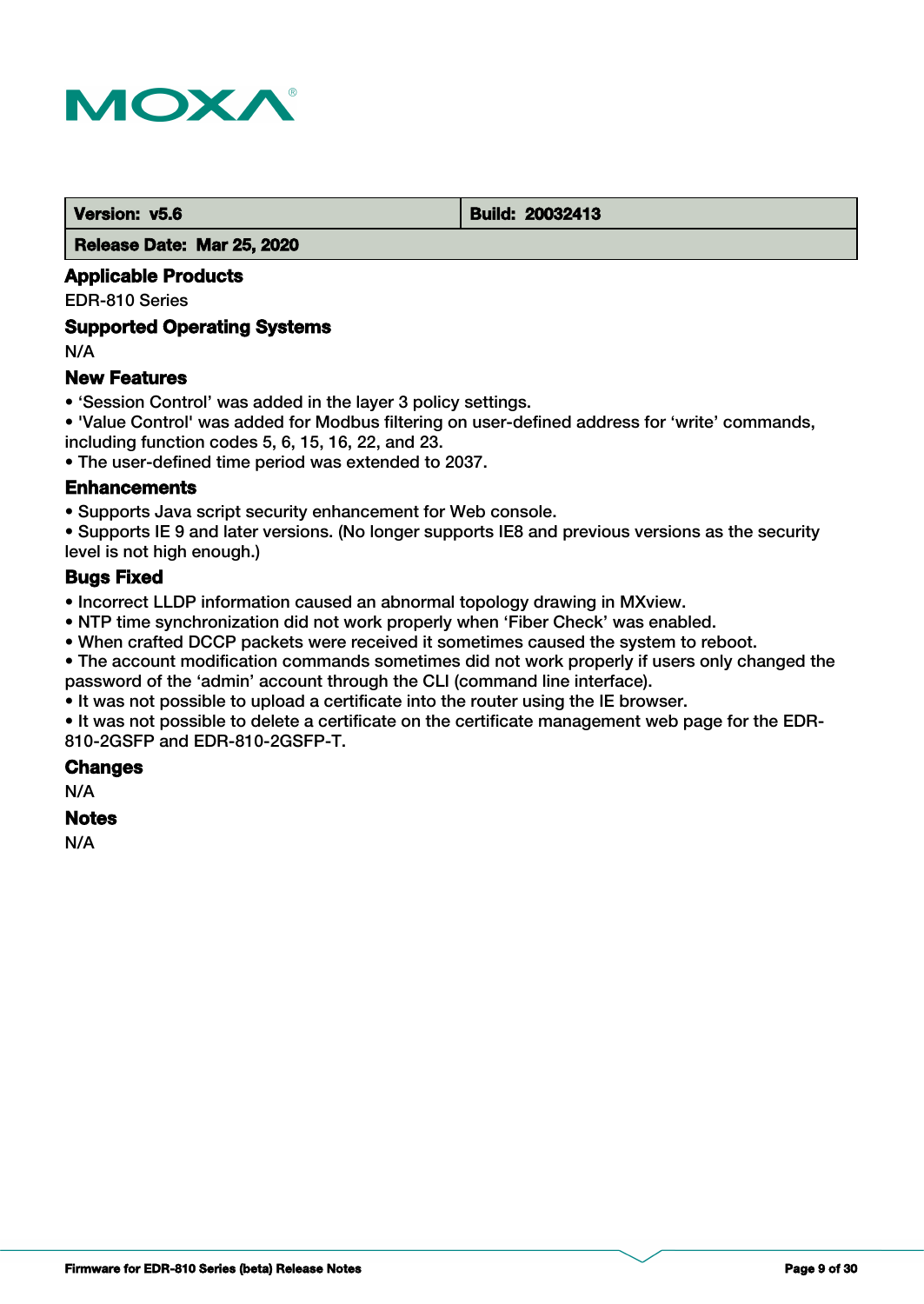

 **Version: v5.4 Build: 19111219** 

 **Release Date: Dec 12, 2019**

## **Applicable Products**

EDR-810

## **Supported Operating Systems**

N/A

## **New Features**

NA

## **Enhancements**

• Allow users to enable or disable the "Fiber Check" feature. (The default setting for "Fiber Check" was "Enabled" in version 5.3 but has changed to "Disabled" in version 5.4.)

• Removed the restriction on the subnet mask input range.

## **Bugs Fixed**

- Rebooting the secure router sometimes caused the DVMRP to not work properly.
- The compatibility issue with SFP-1G Copper Series module.
- When one interface used NAT and OSPF at the same time, OSFP sometimes worked incorrectly.

## **Changes**

NA

## **Notes**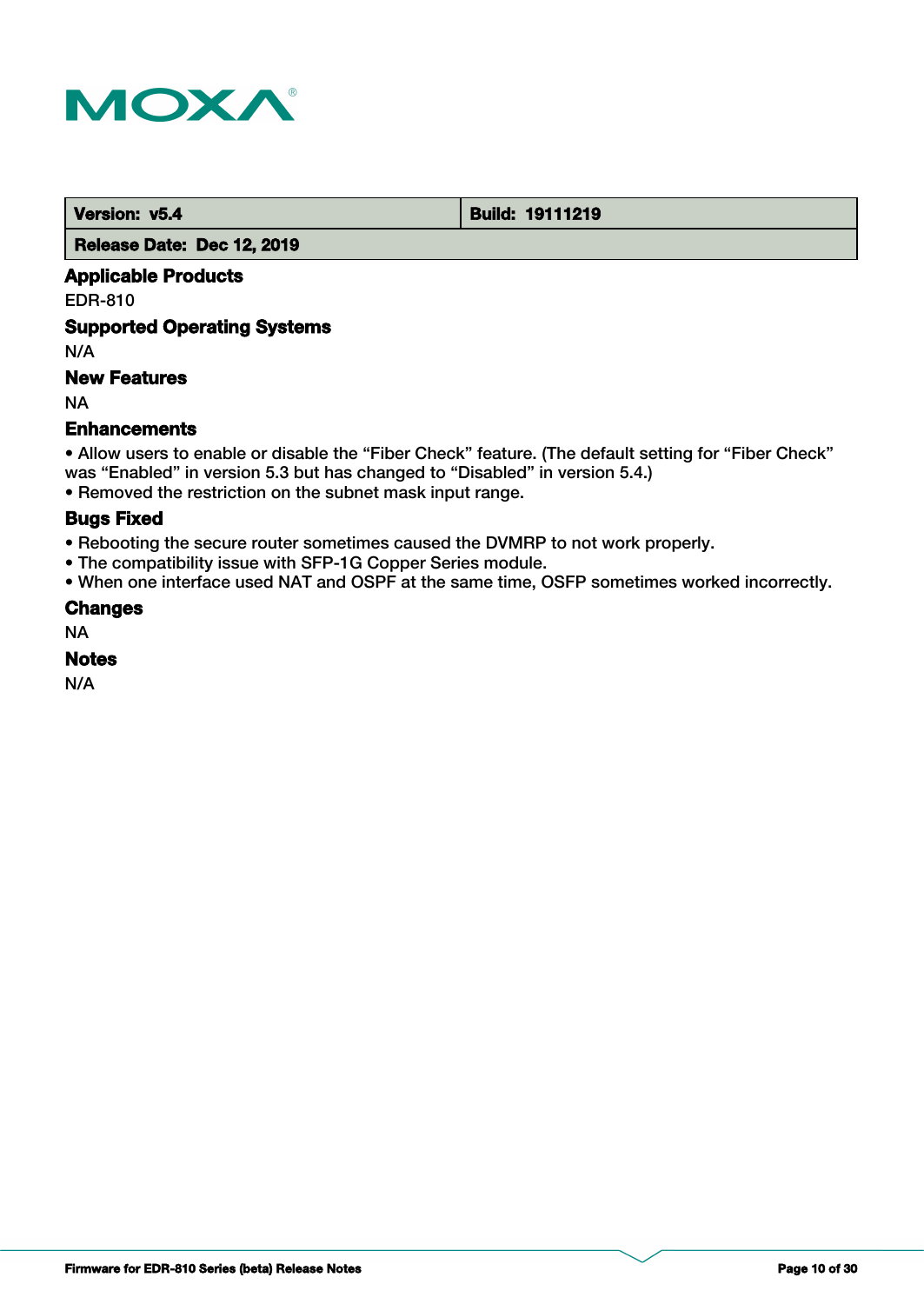

 **Version: v5.3 Build: Build: Build: 19090614** 

 **Release Date: Sep 06, 2019**

## **Applicable Products**

EDR-810 Series

## **Supported Operating Systems**

N/A

## **New Features**

- Supports 12-digit production serial number with SNMP MIB.
- Added the command "show usage" to display instant CPU and memory utilization.

## **Enhancements**

• Upgrade syslog agent for memory usage improvement and implement memory usage monitoring for syslog agent with log event.

- Show ARP table in web console and the command line interface.
- The prefix of the command line interface is changeable according to the device's hostname.

## **Bugs Fixed**

- Boot-up time optimization with continuous ping response.
- The customized function code (e.g. function code 90) in Modbus policy whitelist was dropped when enabling "Drop Malformed Packet".
- Incorrect display of port description in the command line interface.

• The HTTP URL buffer overflow issue caused privilege escalation for command injection (BDU:W-2019-0011) (BDU:W-2019-0014).

• The HTTP cookie buffer overflow issue caused privilege escalation for command injection (BDU:W-2019-0012) (BDU:W-2019-0013).

- The command injection by crafted operation that led to RCE vulnerability in web console.
- Invalid "save" command in the command line interface.
- Incorrect "admin" login failure log message if the default admin account was removed.
- Abuse of the ping feature to execute unauthorized commands (CVE-2019-10969).

• Unauthenticated users could retrieve system logs from the device, which may allow sensitive information disclosure. Log files must have previously been exported by a legitimate user. (CVE-2019-10963).

- SACK Panic vulnerability (CVE-2019-11477, CVE-2019-11478, and CVE-2019-11479).
- Improper input validation (CVE-2019-10969).
- Improper access control of the log information (CVE-2019-10963).
- DVMRP did not work properly after importing the configuration file or after rebooting the system.
- The exported configuration file did not contain the "Source IP-MAC Binding" of the policy settings.

• The exported configuration file did not display the correct source MAC address when the first digit of the source MAC address was "0".

• The Layer 2 policy rule did not filter the BPDU-type packets (e.g. RSTP) correctly when the function "Arp-Flood" of DOS protection was enabled.

• The Modbus policy did not filter the function 6 correctly.

• The "Source MAC Address" information of the L3 policy was displayed in the command line interface.

• Supports "Fiber Check" (SFP DDM).

- Some typos on the web GUI.
- Radius authentication for the web console login works improperly under some special conditions.

• Incorrect prompt message after configuring the maximum log in sessions in the command line interface.

• The "show ip http-server" command gets the incorrect prompt message from the maximum login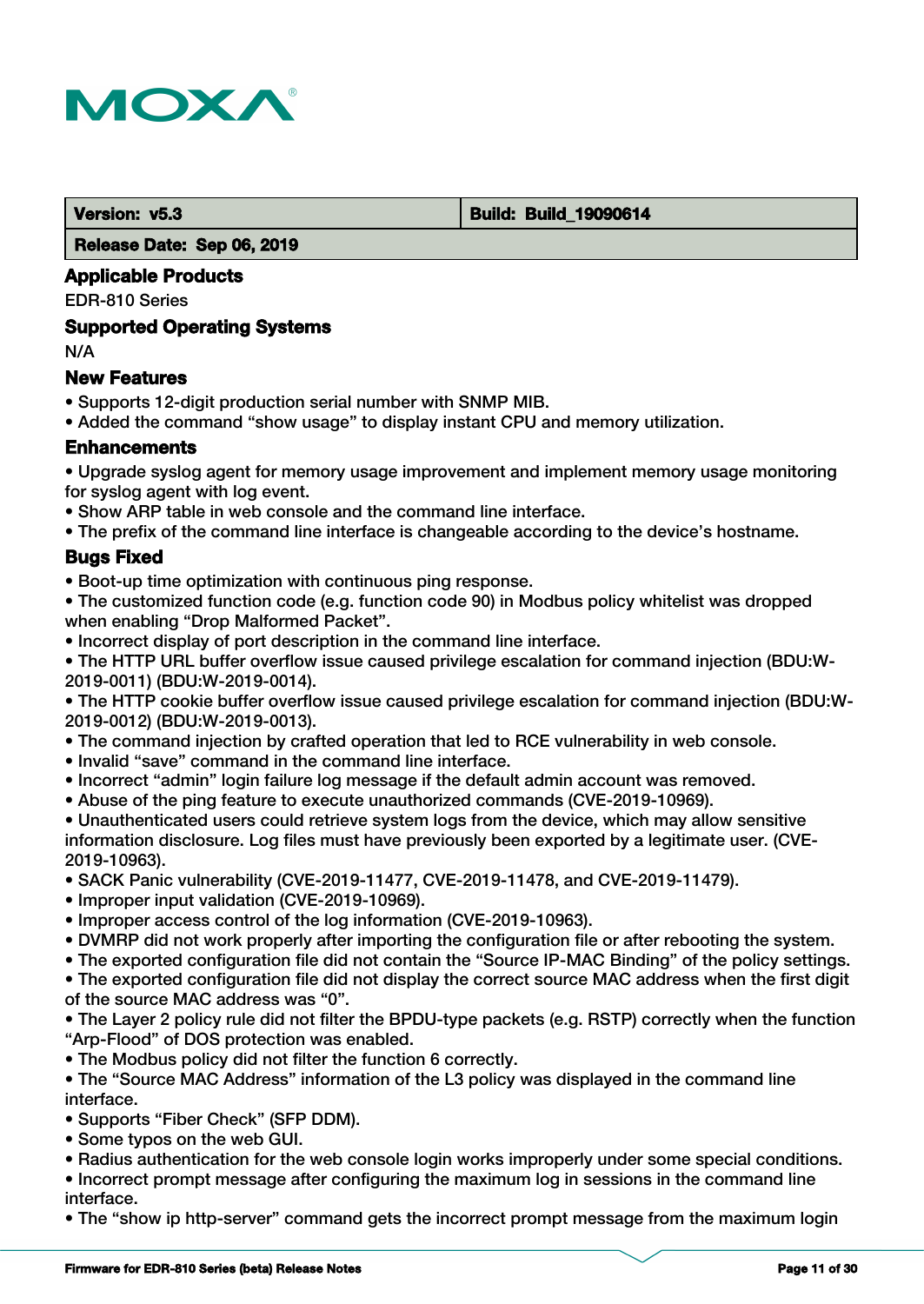

sessions.

**Notes Changes** N/A N/A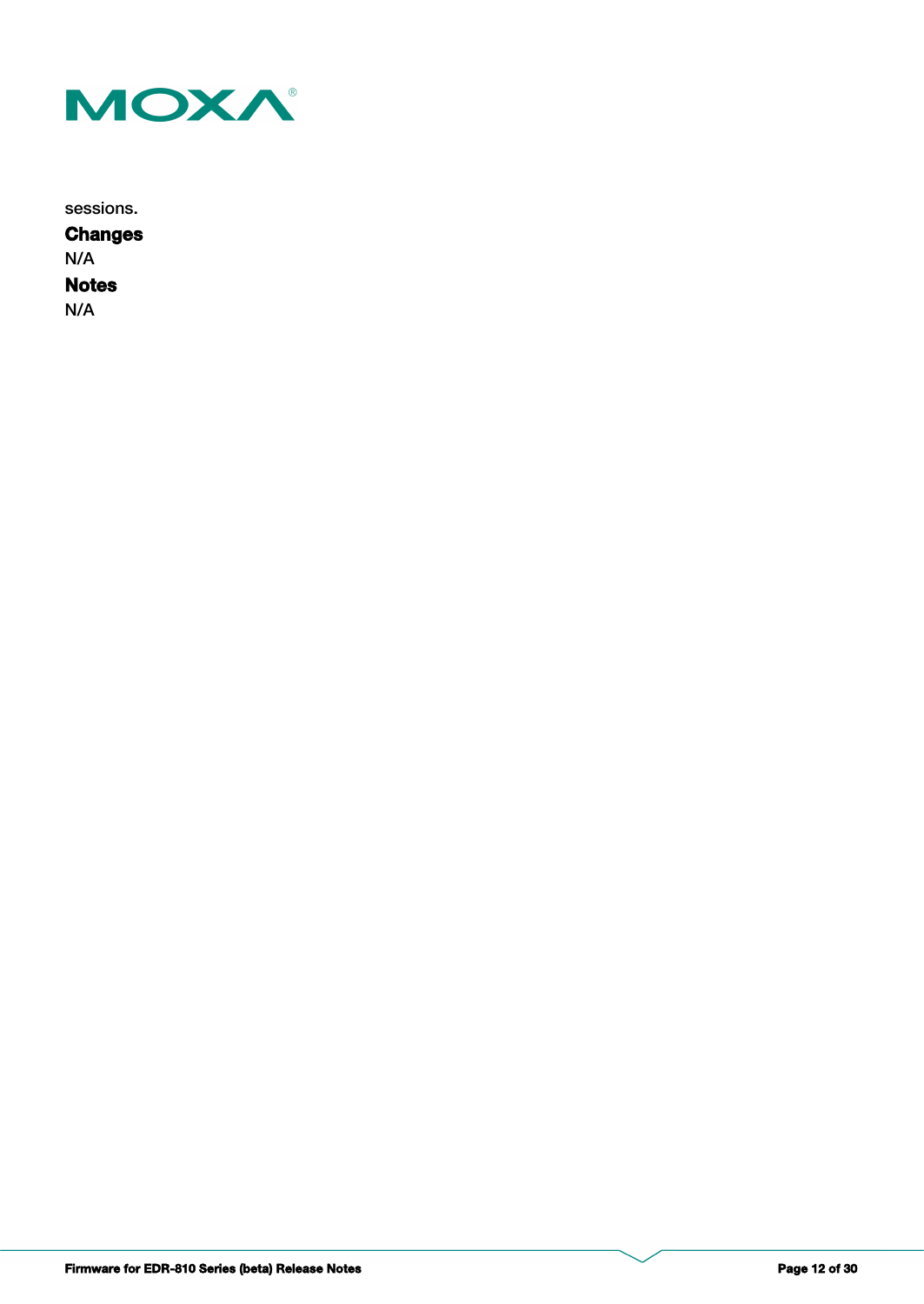

 **Version: v5.1 Build: 19031409** 

 **Release Date: Mar 17, 2019**

## **Applicable Products**

N/A

## **Supported Operating Systems**

N/A

## **New Features**

N/A

## **Enhancements**

N/A

## **Bugs Fixed**

• The EDR-810 stopped sending IGMP querier after a certain period of time and caused a problem with multicast streaming.

- There was an RSTP compatibility issue with Moxa's EDS-408A Series.
- The configuration file could not be automatically loaded from the ABC-02 after rebooting.
- MXview displayed incorrect "Port utilization" information from the EDR-810 device.
- After the EDR-810 was rebooted, the IPsec VPN did not work properly.

• The console function stopped working after the "Time & Date" web page was entered in the web console.

• There was incorrect packet filtering behavior by "Drop Malformed Packets" in the Modbus Policy function.

#### **Changes**

N/A

#### **Notes**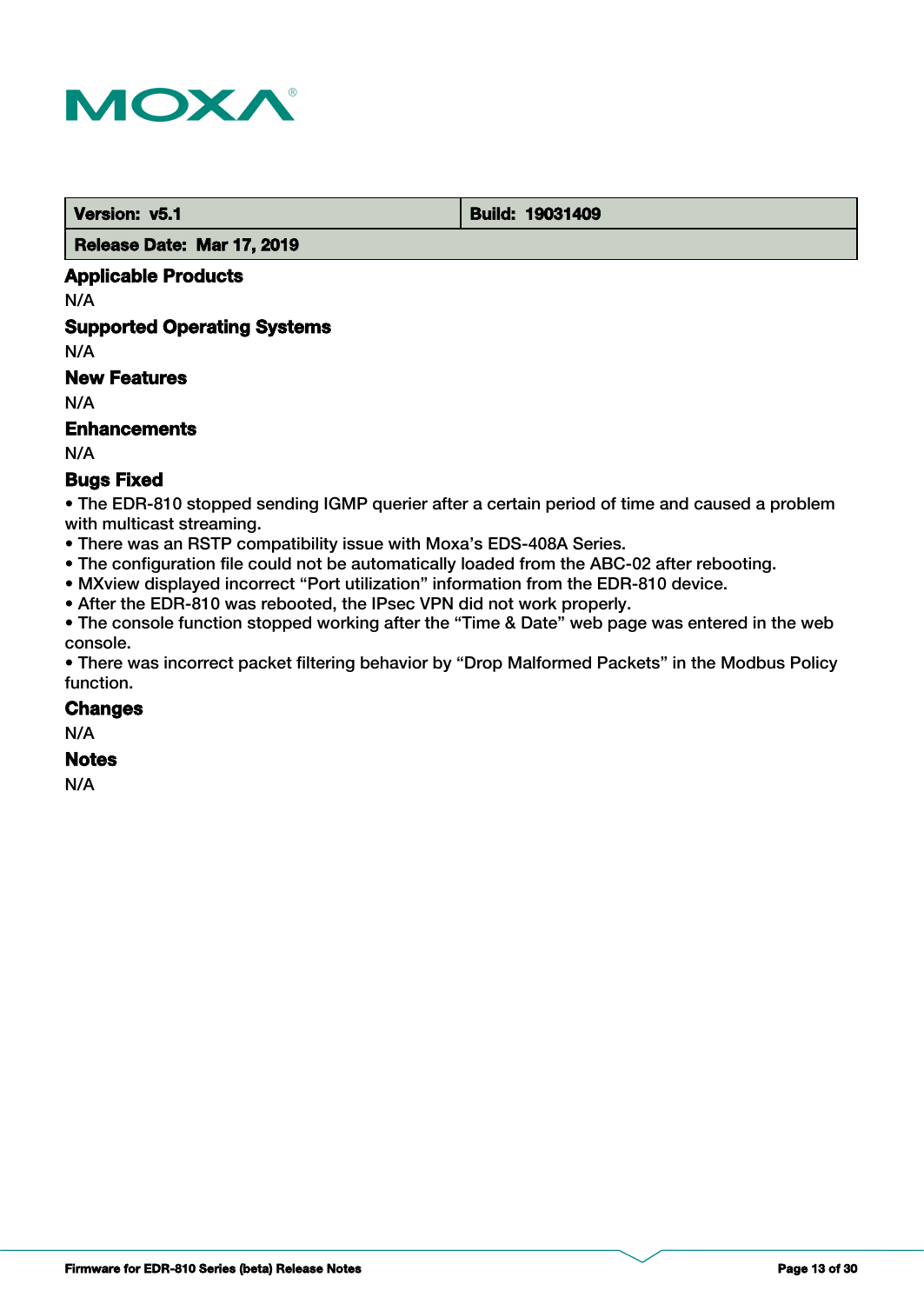

**Version: 5.0 Build: N/A** 

#### **Release Date: Aug 30, 2018**

## **Applicable Products**

N/A

## **Supported Operating Systems**

N/A

## **New Features**

- Support 12 digits serial number in EDR-810 HW revision v2.0.0
- Support VPN and VRRP LED in EDR-810 HW revision v2.0.0
- MIB ifadminstatus supports port setting.

## **Enhancements**

- Support default reoute in "Static Route" function.
- Support "STP Topology Changed" in Event log.
- Support "RSTP Topology Changed" notification in System Event Setting.
- Upgrade to OPENSSL v1.0.2 package.
- System reboot when out-of-memory is detected.
- Support service port setting in Modbus firewall.
- Show error message to remind wrong old password.
- Time zone formate of exported event log.
- Add RSTP path cost setting check mechanism.

## **Bugs Fixed**

- Fix CVE-2015-0235, CVE-2018-16282.
- Fix XSS attack vulnerability.
- Switching function failure but serial console is workable.
- System information isn't sync in real time with Syslog event.
- "Keep certificate" function isn't supported in model EDR-810-2GSFP and
- EDR-810-2GSFP-T.
- EventlogEntry has conflicting syntax after compiling MIB.
- When system reboot, system will send Turbo ring v2 topology change event log.
- Gibberish shown in Web GUI.
- DHCP and NAT setting through Quick Stting Profile isn't valid.
- Packet loop caused by trunk port link off and link on.
- After importing configuration file, trunk port will shut down.
- Packet counter statics can't show fiber interface packet amount information.
- User can't use MIB file to read event log.
- RSTP configuration import failure.
- Unstable network connection caused by the same virtual IP and interface IP.
- Bandwidth Utilization" display mode always show 0%
- In Web GUI and CLI, the display of RSTP edge port status isn't sync.
- User can't get ring master MAC address through MIB file.
- Abnormal VRRP behavior due to VRRP virtual IP isn't updated in routing table
- System looping caused by bridge priority change
- Low RSTP convergence speed.
- There is possibility that VRRP can't work normally with VLAN ID over 15.
- VRRP setting isn't sync with VLAN setting.
- With RSTP enable, there is possibility that system looping will happen when system has link on/off or reboot.
- After trunk port disabling, MAC address table won't sync up.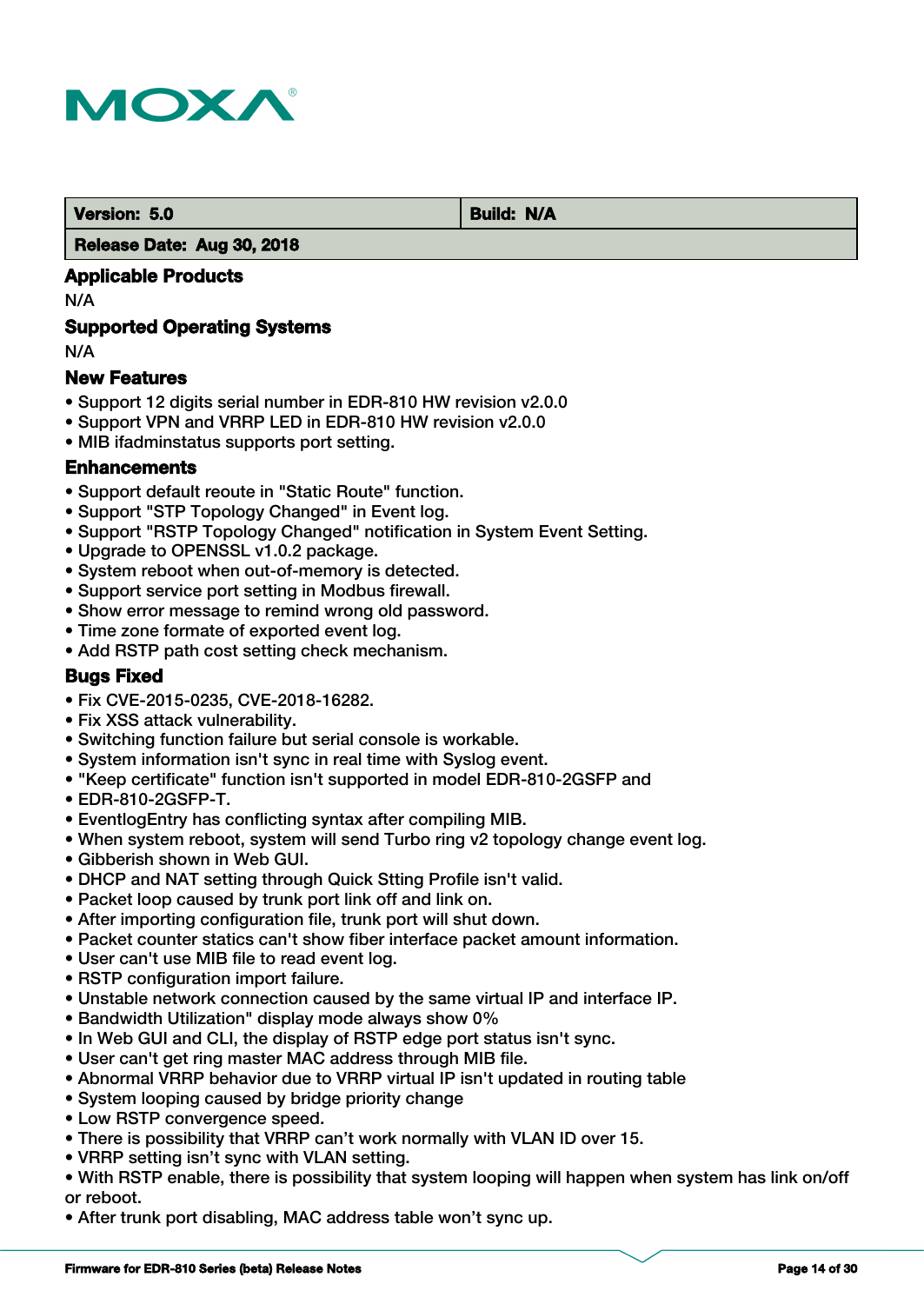

- Turbo Ring function won't be disabled after RSTP configuration is imported.
- When using link-off port to set VRRP, the VRRP status shows master other than init.
- LLDP port event won't update in real time when port link down.
- CLI can't disable tracking interface of VRRP.
- Network interface of VRRP doesn't sync with VLAN interface setting.
- Export configuration file after removing WAN interface. And then use this configuration file to import in the system, but system shows MTU configuration import failure.
- Firewall blacklist can't support Modbus function code 5, 6, 8, 21, 22.
- Firewall rule with master query and slave response in Modbus function code 20 are invalid.

## **Changes**

• Rename RSTP "Port Cost" parameter to "Path Cost".

## **Notes**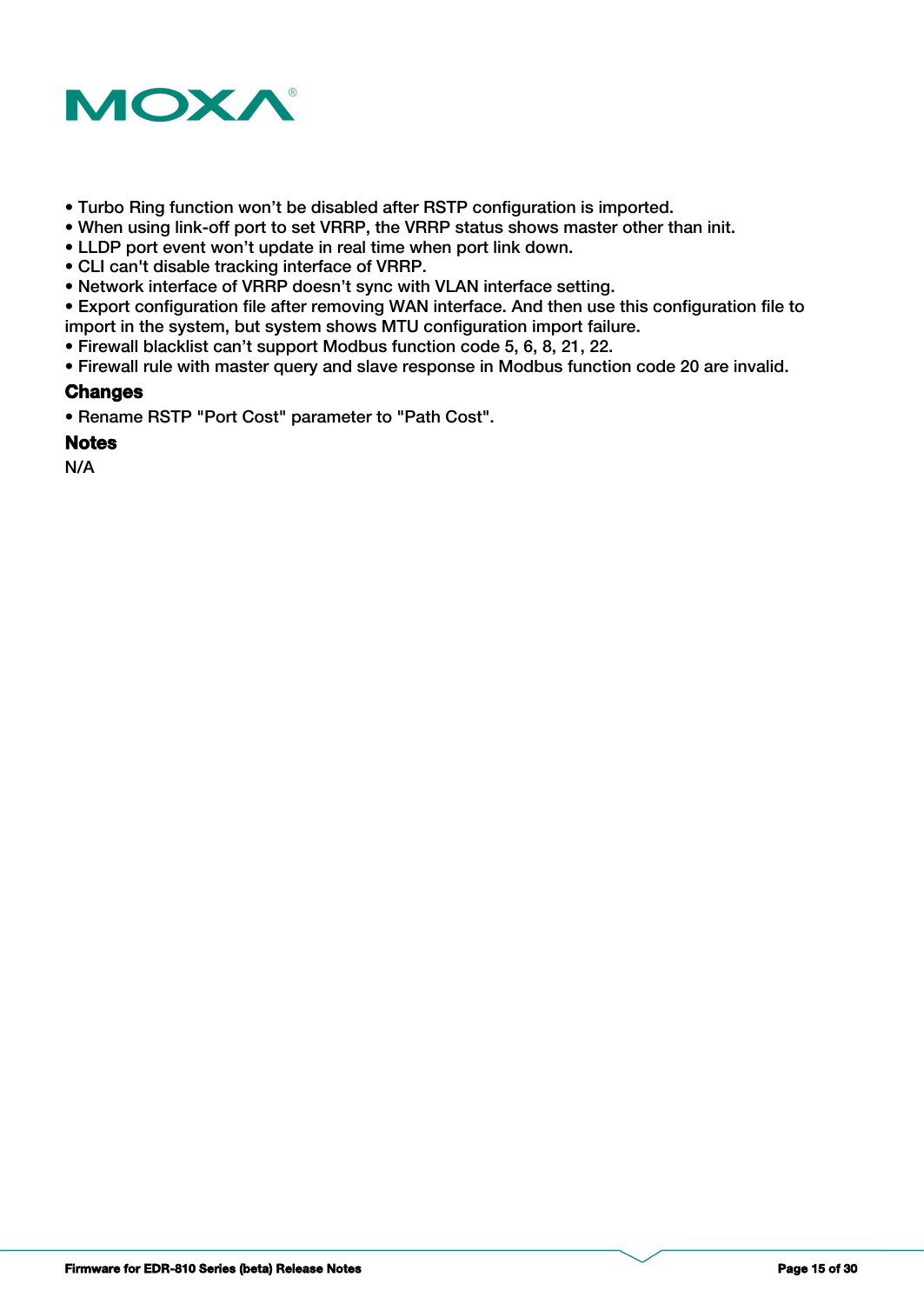

#### **Version: v4.2 Build: Build: Build: 18041013**

 **Release Date: N/A**

#### **Applicable Products**

EDR-810-2GSFP, EDR-810-2GSFP-T, EDR-810-VPN-2GSFP, EDR-810-VPN-2GSFP-T

#### **Supported Operating Systems**

N/A

#### **New Features**

- Firewall supports source MAC address filter.
- Supports MTU defined by user and MTU for PRP packet.
- Supports ping track and preempt delay function in VRRP.
- Supports port status monitoring function in Web UI.
- Supports DHCP option 012 hostname.

#### **Enhancements**

- User interface enhancement.
- Supports hash algorithm SHA-256 in OpenVPN.
- Supports Advanced Encryption Standard for SNMP v3.
- Upgraded to OpenVPN package v2.4.3.
- Cancelled these SSH algorithms for higher security level: Ciphers aes128-ctr, aes192-ctr, aes256 ctr, MACs hmac-ripemd160,hmac-sha2-256, hmac-sha2-512.

• Supports option to keep "Certificate Management" and "Authentication Certificate" configuration when resetting to factory default.

- System information including router name and router location will sync with public MIB file.
- Cancelled secLocalNextHop and ipsecRemoteNextHop information in private MIB file.
- EDR-810 IPsec VPN support certificate uses SHA-256 hash algorithm.
- Strengthened SSL certificate security level with 2048 bit key length with SHA-256 hash algorithm.

• EDR-810 user account and password can be stored in Web browser cookies using SHA-256 hash algorithm.

• Optimized fast bootup work flow to improve instability of fast bootup function.

#### **Bugs Fixed**

Bootup process fails when rebooting EDR-810 and causes un-recoverable status.

#### **Changes**

- Web GUI user experience enhancement.
- Changed default privilege of SNMP "public" community to read only.
- Changed IPsec log event content.

### **Notes**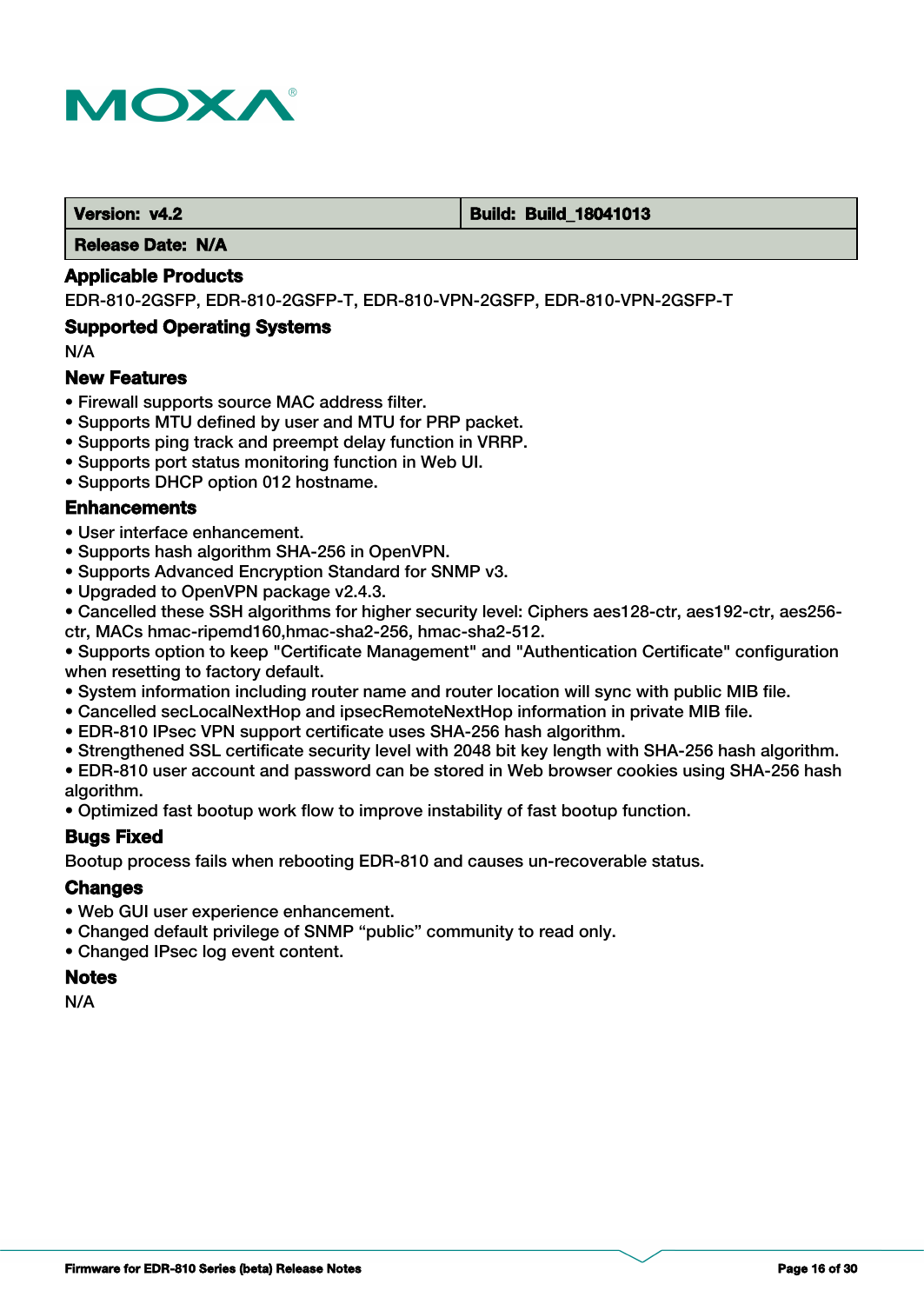

#### **Version: v4.1 Build: Build: Build: 17030317**

 **Release Date: N/A**

#### **Applicable Products**

EDR-810-2GSFP, EDR-810-2GSFP-T, EDR-810-VPN-2GSFP, EDR-810-VPN-2GSFP-T

#### **Supported Operating Systems**

N/A

#### **New Features**

- Compliant with IEC 62443-4-2 level 2.
- Allows users to input "/" and "\" characters for the PPPoE username.
- Supports ifAdminStatus MIB information as device's port setting.
- Supports 1-1 NAT redundancy of two routers by VRRP binding.
- Supports setting a virtual MAC address for each interface.
- Supports Modbus protocol version 1\_1b (address range: 0-65535).
- Added city feature in the time zone settings for CLI commands.
- Supports RADIUS CHAP authentication.
- Integrated the certificate database for IPsec, OpenVPN, and X.509.
- The ABC-02-USB interface can be disabled.
- Web panel shows the real-time status of the router as indicated by the LEDs.
- IPsec supports multiple local subnets and remote subnets.
- Supports AES encryption method for SNMP V3.
- Displays all protocol types (HEX) in the firewall event log.
- Supports "@" character in the SMTP account settings from web console.
- Improved PPPoE performance.
- Supports special characters, "^0-9a-zA-Z @!#\$%^&\*().-+\$", as part of the account password.
- Removed the limitation on configuration imports between standard temperature and wide temperature models.

• Allows the IGMP querier to input the querier interval from 12 seconds to 300 seconds.

#### **Enhancements**

N/A

#### **Bugs Fixed**

- Relay warning configuration was not correct after exporting or importing the configuration file.
- Configuration import/export issues with the functions of Modbus Filtering, VLAN settings, VRRP settings, static routing settings, and RSTP settings.

• Management VLAN configuration showed an error after upgrading from previous firmware versions to version 3.x.

- With the ABC-02-USB inserted, VRRP did not work properly after booting up.
- Link-on and link-off operations of the WAN port caused the static route policy to disappear.

• After changing the password of "admin" from the serial console, users could not log in to the router with that account.

- No encryption of password-type information in the exported configuration file.
- Web content did not display correctly in some browsers.
- SNMP service sometimes stopped working and needed to reboot the router to recover.
- Sent out IGMP querier packet with the incorrect source interface.
- Removed unused residual web pages from the system.
- "User" privilege was allowed to export configuration files.
- Time zone setting had a problem.
- Users could not clear SMTP email settings in the router from the web console.
- Fixed SNMP OID "ifAdminStatus" status.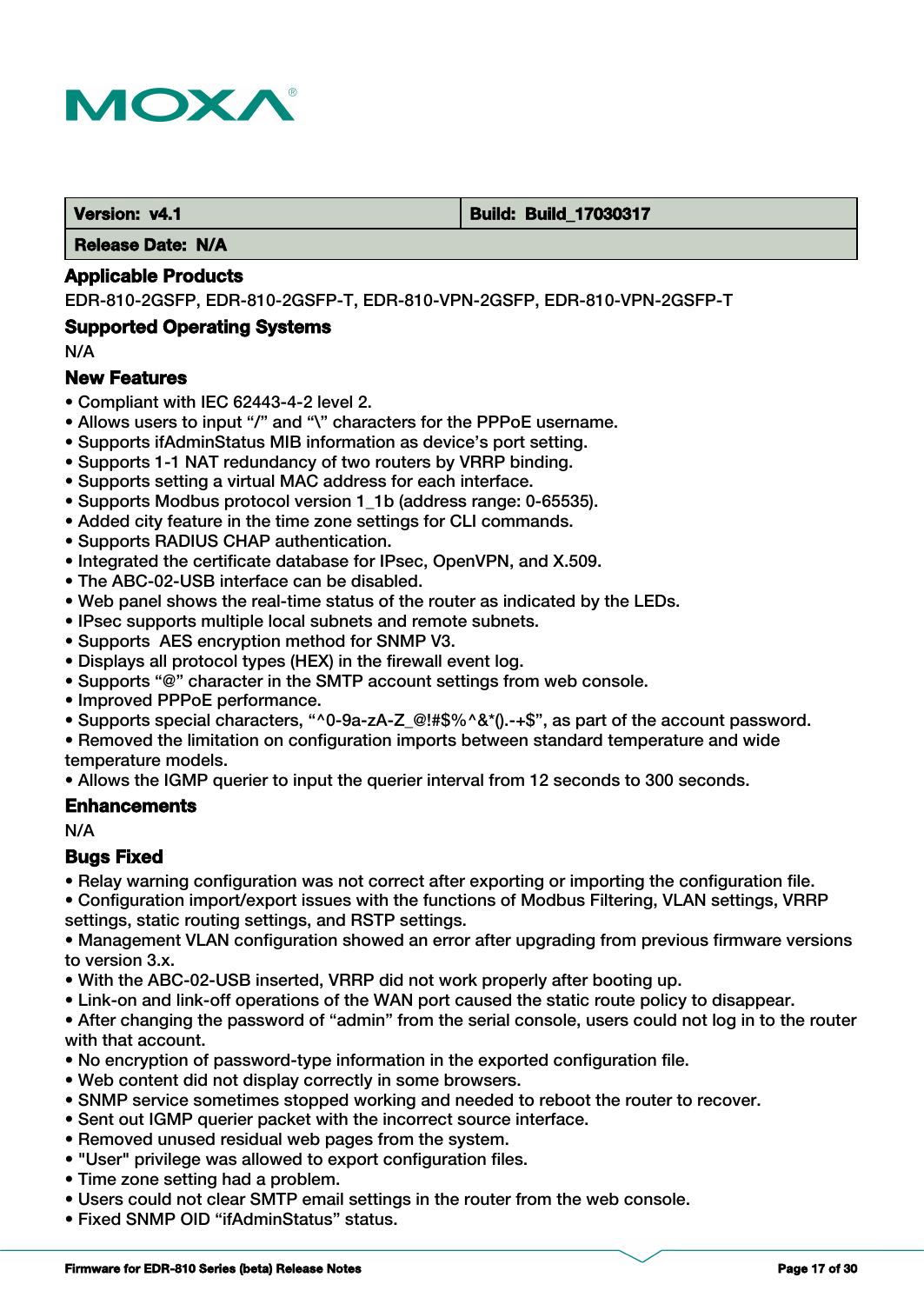

• The "Cold start" event was sometimes not recorded in the system log.

• Changed the default settings of preemption delay from 5 seconds to 120 seconds to enhance the stability of VRRP.

• Improved VRRP stability.

• HTTPS interface control was not effective after upgrading from version 1.0 to version 3.x.

• Incorrect filtering operation of the Modbus slave response message to function code 05, 06, 14, 15, 16, 20, 22, 24, and 43.

- Change of interface settings caused the VRRP configuration to be removed.
- Incorrect display of device IP address in MXview when 1:1 NAT function of the router was enabled.
- IGMP table did not show the correct information.
- Password policy settings did not export and import correctly.
- IPsec DPD would stop reconnecting after a certain period of time.
- IPsec tunnel rebuild time was too long after disconnecting the WAN interface for a long time.

• IPsec did not retry to connect the remote VPN server when the IPsec Phase 1 status was down. (Phase 2 status was still established.)

• IPsec sometimes did not work when the VPN local subnet was the same as the N-1 NAT local subnet.

• Failed to access EDR's service through an IPsec tunnel when port forwarding (same as EDR's service port) NAT was enabled.

• NAT function did not take effect in the "Interface Type Quick Setting".

#### **Changes**

N/A

## **Notes**

• The change of an interface's VLAN ID and switching between static mode and DHCP mode still causes the removal of related VRRP rules. Other changes, including IP address, subnet mask, gateway, and virtual MAC address, do not cause any change in VRRP configuration.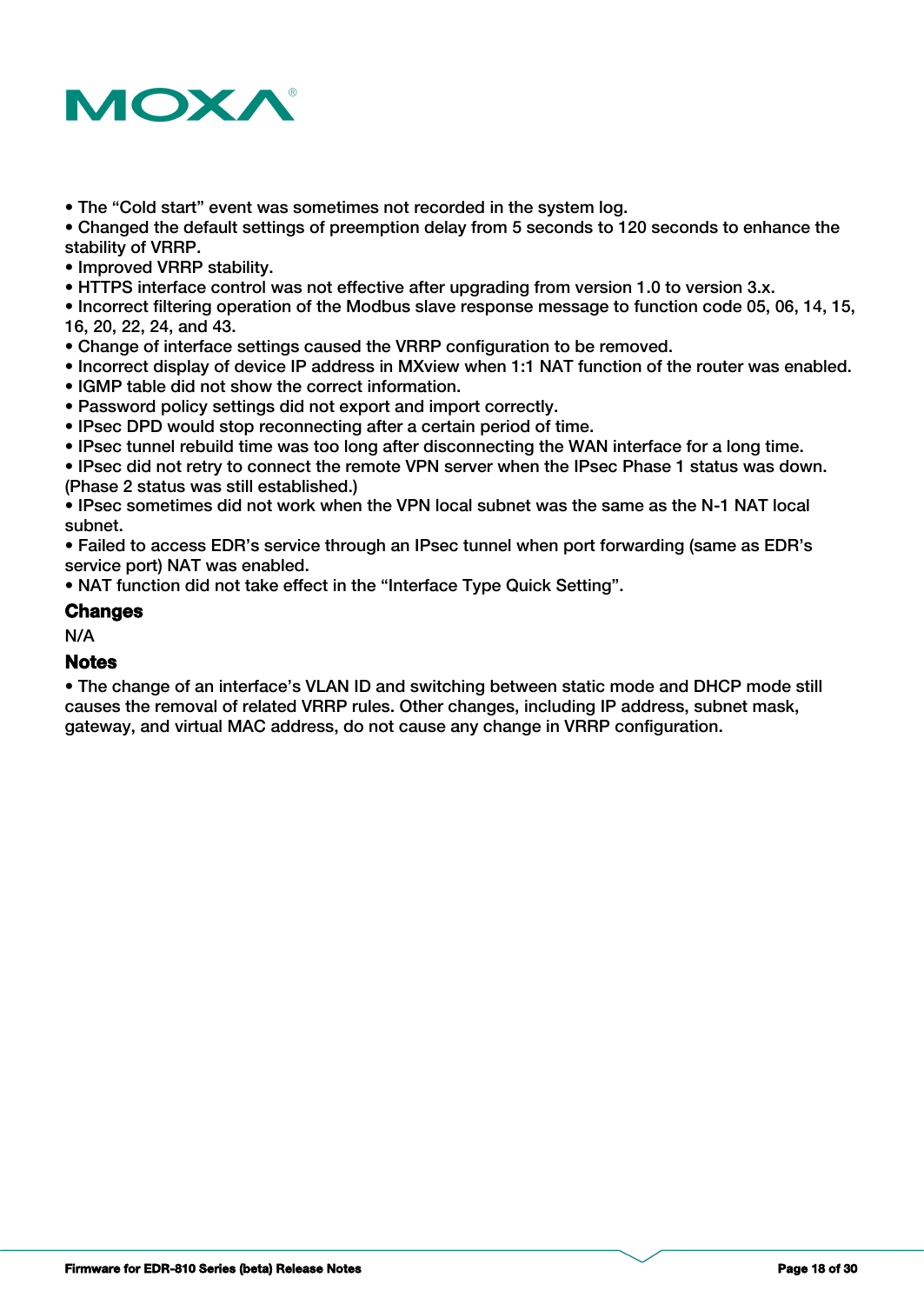

 **Version: v3.13 Build: Build: Build: 16051215** 

 **Release Date: Dec 18, 2017**

## **Applicable Products**

EDR-810-2GSFP, EDR-810-2GSFP-T, EDR-810-VPN-2GSFP, EDR-810-VPN-2GSFP-T

## **Supported Operating Systems**

N/A

## **New Features**

• Supports "@" character for email account setting.

**Enhancements**

N/A

## **Bugs Fixed**

• Removed the extra 4-byte padding for packets passing through the EDR-810 in zone-based bridge mode.

• Importing the configuration of "Port-based bridge mode enabled" setting to a default EDR-810 would incorrectly become "Port-based bridge mode disabled".

• Improving the router uptime for the operation of zone-based firewall mode after importing the configuration file.

#### **Changes**

N/A

## **Notes**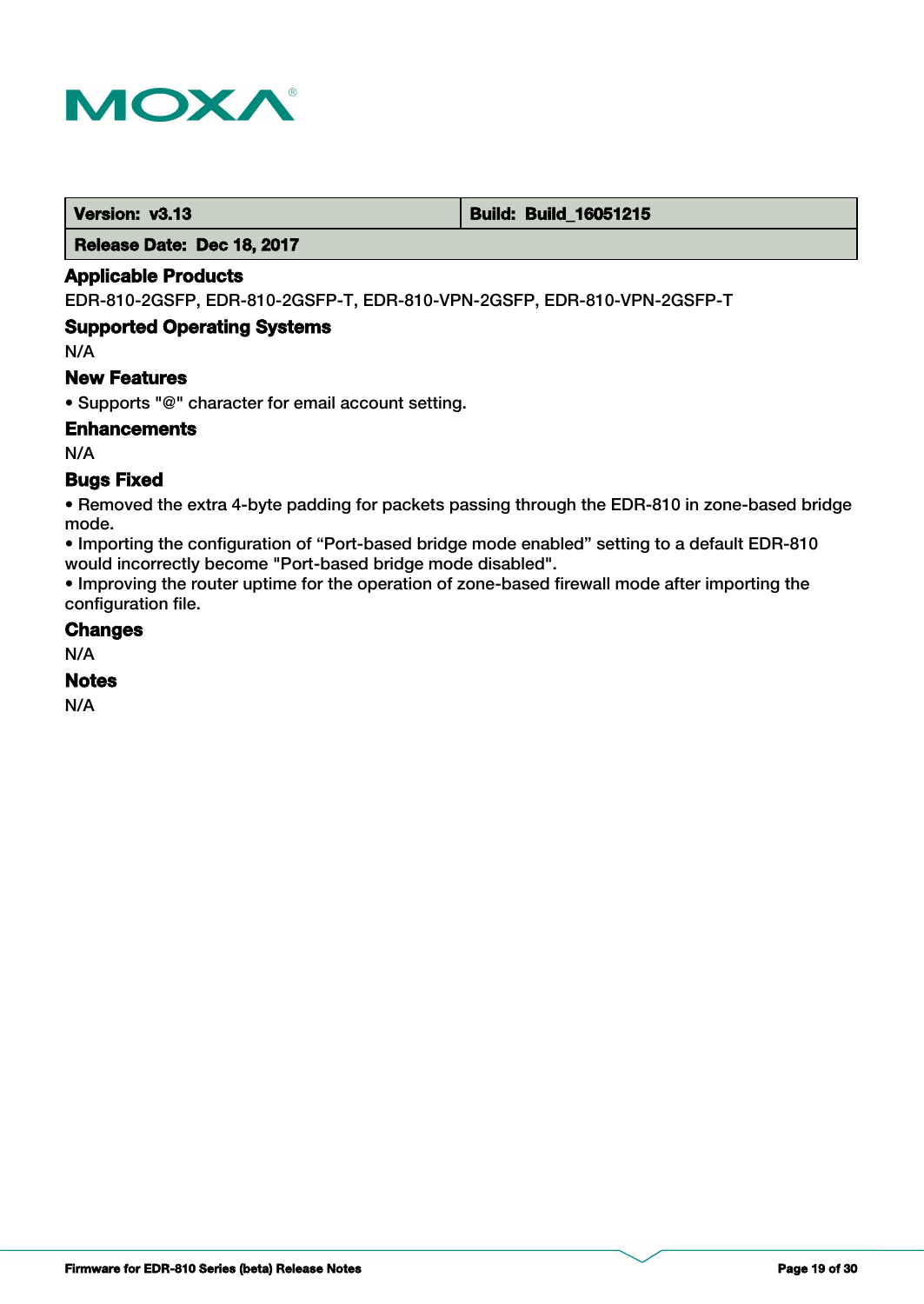

 **Version: v3.9 <b>Build: Build: Build: Build: 16012113** 

 **Release Date: N/A**

## **Applicable Products**

EDR-810-2GSFP, EDR-810-2GSFP-T, EDR-810-VPN-2GSFP, EDR-810-VPN-2GSFP-T

## **Supported Operating Systems**

N/A

## **New Features**

N/A

## **Enhancements**

- Change of interface IP address, netmask, or gateway that caused the firewall policy to disappear.
- When the NTP server and SNMP server are enabled by the administrator, the services will be
- regarded as authorized services and available at LAN side.
- Default cost of RSTP at GbE fiber ports changed to 20000.

## **Bugs Fixed**

- MXview could not read the router's IPsec status.
- Inserting NAT rules to Index 1 would occasionally cause the NAT function to not work properly.

## **Changes**

N/A

## **Notes**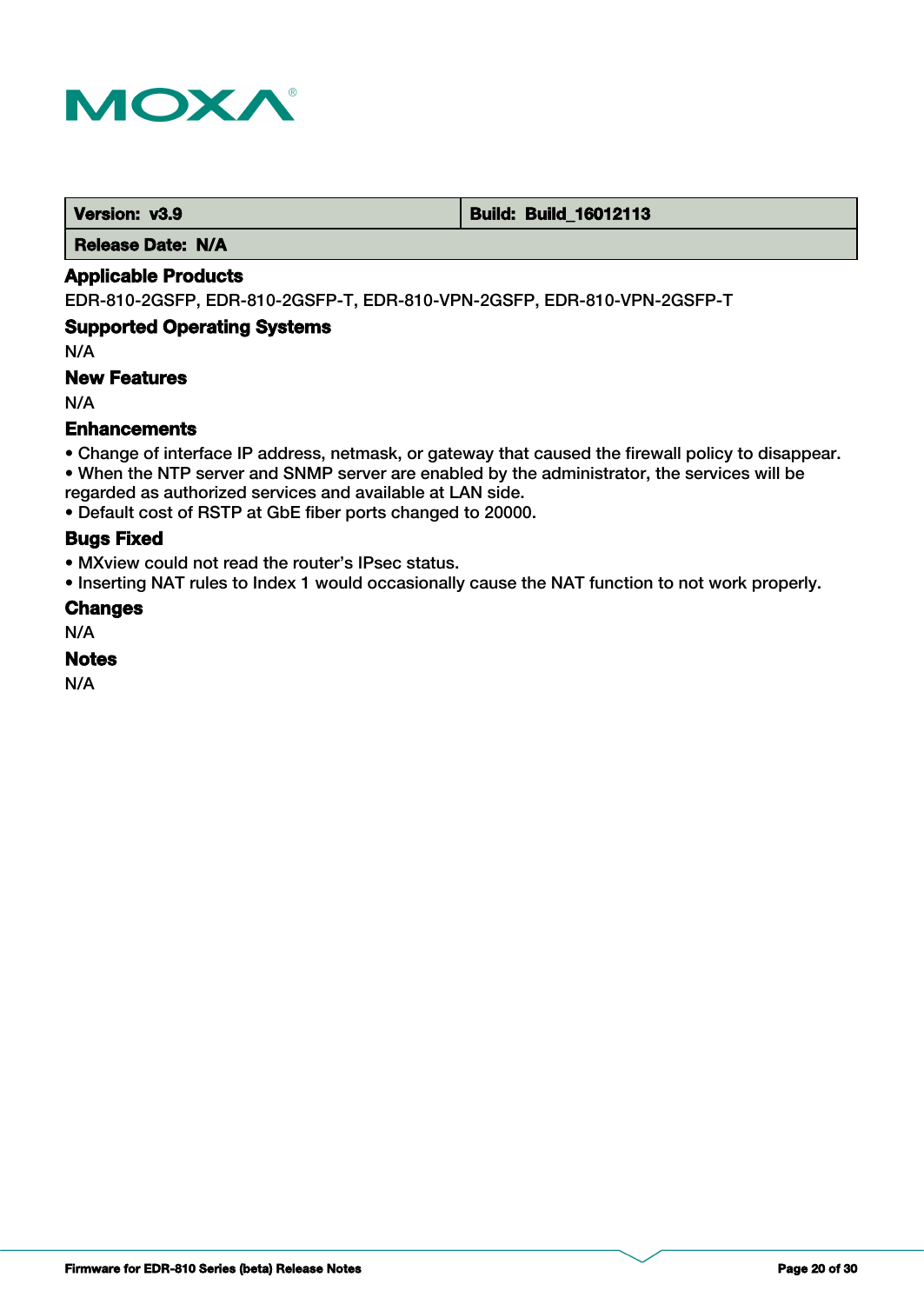

#### **Version: v3.8 Build: Build: Build: Build: 15123114**

 **Release Date: N/A**

#### **Applicable Products**

EDR-810-2GSFP, EDR-810-2GSFP-T, EDR-810-VPN-2GSFP, EDR-810-VPN-2GSFP-T

#### **Supported Operating Systems**

N/A

## **New Features**

• Supports GOOSE message pass-through in bridge mode firewall (all ports need to be in bridge mode).

- Supports cybersecurity notifications for monitoring in MXview v2.7 or later and MXview ToGo.
- Users can determine if the EDR-810 responds to "Ping Request" from WAN interface.
- Supports 3 privileges, System Admin, Configuration Admin, and User, in user account settings.

#### **Enhancements**

- Removed authority of "User" privilege to display account information.
- Removed SSL web connection due to higher security request (allow TLS only).

#### **Bugs Fixed**

- The ABC-02 LED display behavior on the EDR-810 Series front panel.
- Broadcast packets caused abnormal event logs when enabling the Trust-Access Log function.
- EDR-810 does not respond to the "SNMP Walk" command for the LLDP table.
- NTP client could not synchronize time correctly with Windows XP Embedded NTP Server.
- Fixed several configuration import and export problems.
- Fixed several CLI commands for IPsec configuration.

#### **Changes**

N/A

#### **Notes**

• MXview v2.7 ready in Q1, 2016.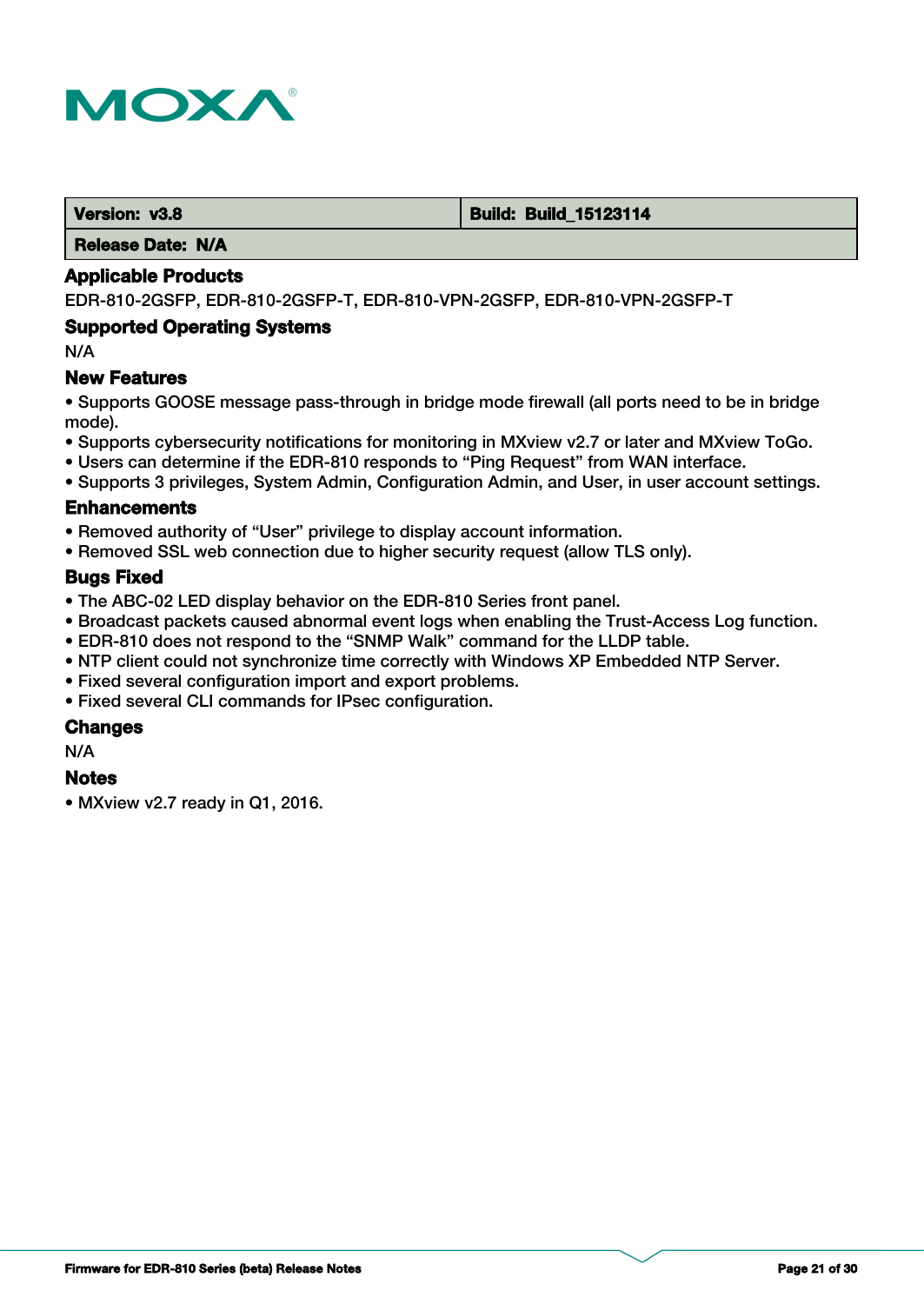

 **Version: v3.7 Build: Build: Build: 15092315** 

 **Release Date: N/A**

## **Applicable Products**

EDR-810-2GSFP, EDR-810-2GSFP-T, EDR-810-VPN-2GSFP, EDR-810-VPN-2GSFP-T

## **Supported Operating Systems**

N/A

## **New Features**

- Supports X.509 certificate issued by CA (certificate authority).
- Supports CSR (Certificate Signing Request).
- Supports certificate management for each IPsec tunnel.
- Added tunnel established time in IPsec Status monitoring.

#### **Enhancements**

• Added new IPsec event logs: Phase 1 setting does not match the remote gateway configuration, Phase 2 setting does not match the remote gateway configuration, PFS setting does not match, Issuer CA not found, X.509 certificate expired, Policy does not allow PSK, Policy does not allow RSASIG, Ignore initial aggressive message, Phase 2 Start.

#### **Bugs Fixed**

- Daylight saving time was double counted in the system.
- Mismatch of management VLAN ID when a configuration file was imported.

#### **Changes**

N/A

## **Notes**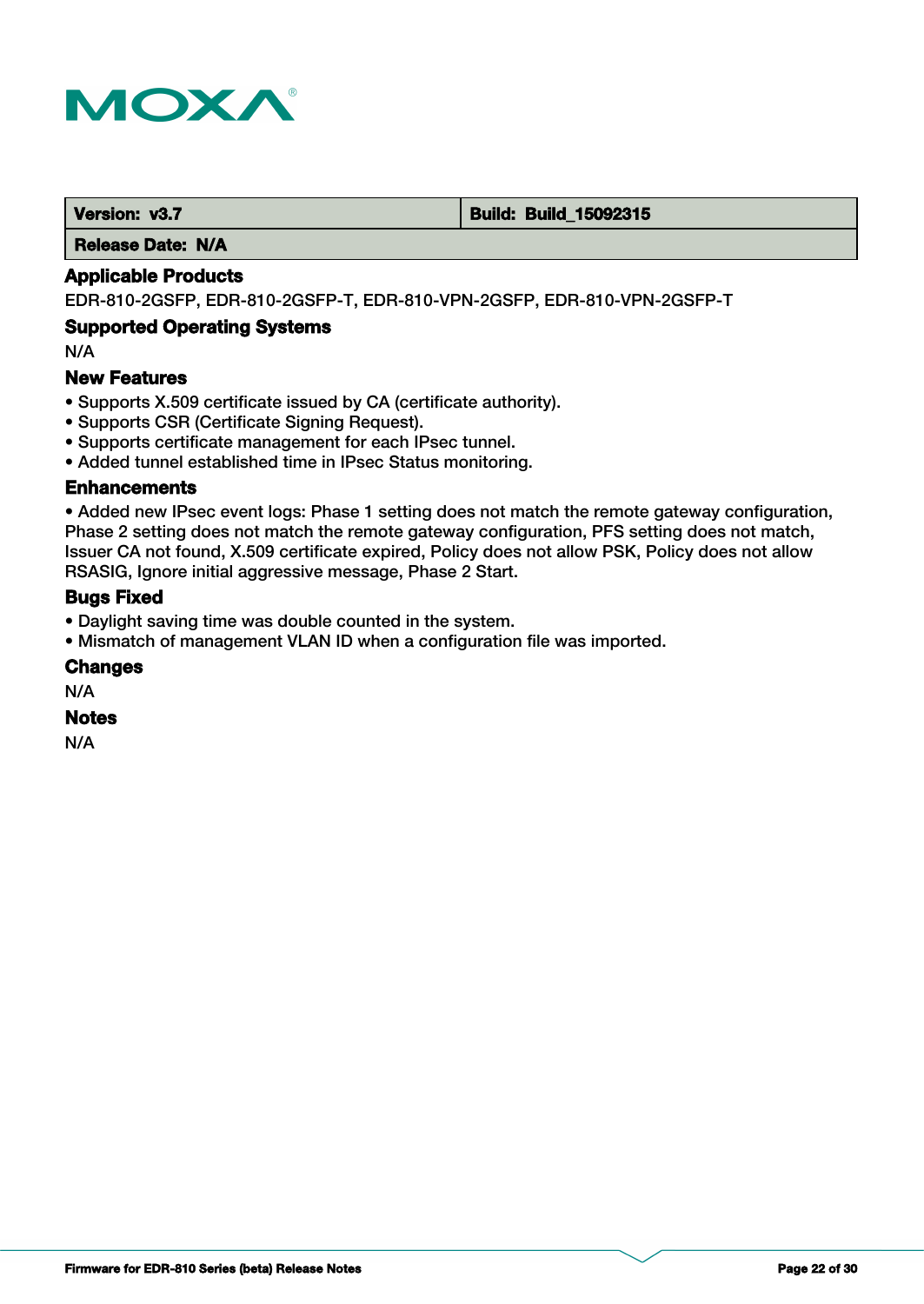

#### **Version: v3.6 Build: Build: Build: Build: 15071611**

 **Release Date: N/A**

#### **Applicable Products**

EDR-810-2GSFP, EDR-810-2GSFP-T, EDR-810-VPN-2GSFP, EDR-810-VPN-2GSFP-T

#### **Supported Operating Systems**

N/A

#### **New Features**

• Supports MXview and MXconfig v2.2 for firewall device display and mass configuration.

#### **Enhancements**

- New design for setting wizard in one page for configuring WAN, LAN and Bridge port types.
- Removed password display in OpenVPN user management page due to security concerns.

## **Bugs Fixed**

- VRRP configuration import/export problem.
- Configuration import/export had a problem when the WAN interface was set to "Disable".
- Redundancy Status display was incorrect on the webpage after importing a configuration file with Turbo Ring V2 enabled.
- Sometimes the NAT web page would not display correctly.

• Moved HTTP and HTTPS service control to User Interface Management and removed them from the System Information webpage.

- OpenVPN "Server-to-User configuration export" sometimes could not be exported as a file.
- RSTP port status was not correctly displayed.
- LLDP display was incorrect in PROFINET environments.
- Firewall event log time did not synchronize with the Time Zone setting.
- Sometimes the firewall event log time was incorrect when the Trusted Access function was enabled.
- VPN event log had unreadable information for failure to establish connection.
- NAT-T did not work properly.

• IPsec would sometimes not initiate the tunnel establish process in firmware v3.5 (previous versions before v3.5 do not have this issue).

• Incorrect UDP checksum when direct-broadcast forwarding with "Source IP Overwrite" enabled.

#### **Changes**

N/A

## **Notes**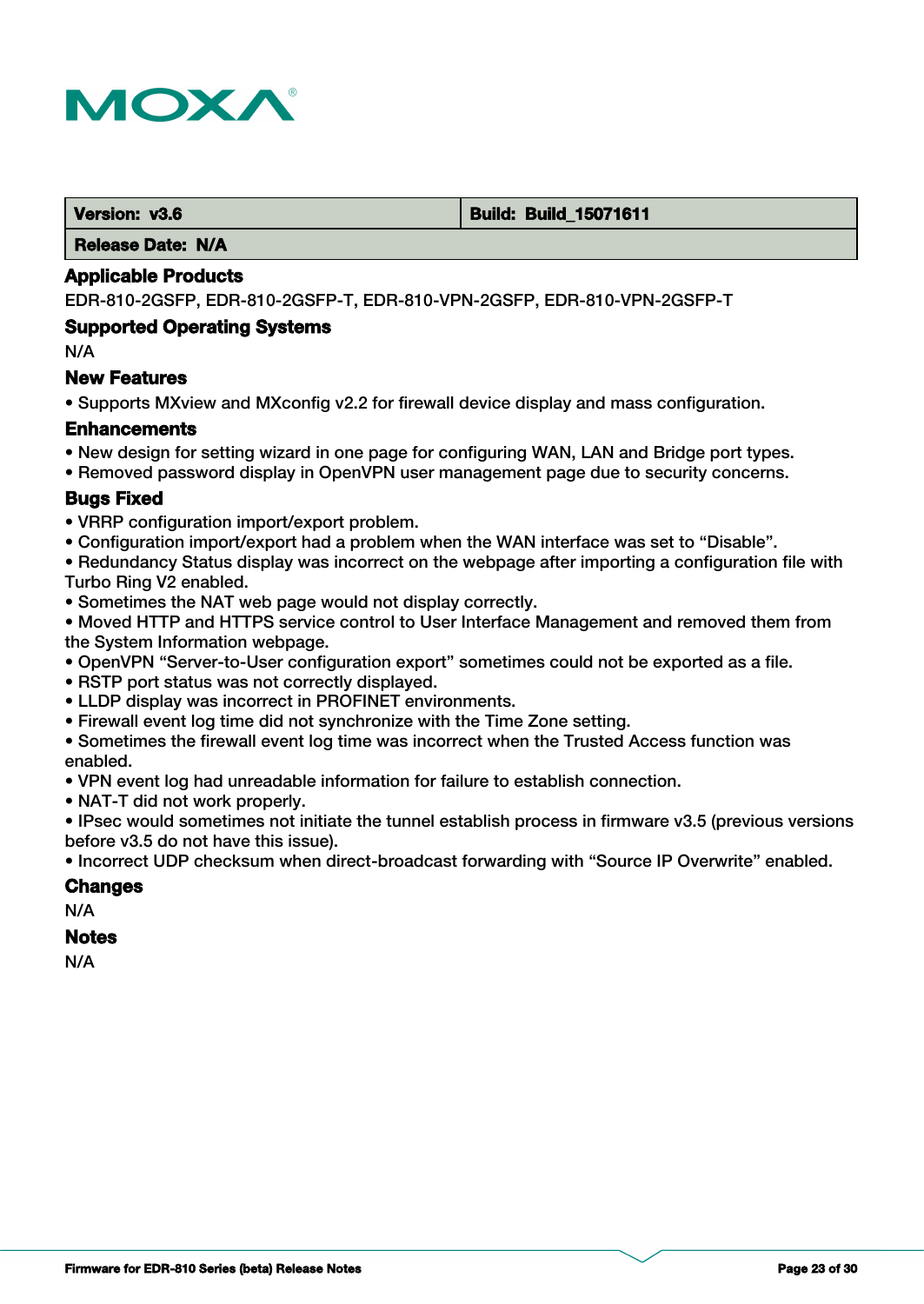

#### **Version: v3.5 Build: Build: Build: Build: Build: Build: Build: Build: Build: Build: Build: 15041411**

 **Release Date: N/A**

#### **Applicable Products**

EDR-810-2GSFP, EDR-810-2GSFP-T, EDR-810-VPN-2GSFP, EDR-810-VPN-2GSFP-T

#### **Supported Operating Systems**

N/A

## **New Features**

• OpenVPN Client/Server.

#### **Enhancements**

- IGMP Snooping improvement for IGMPv3.
- Fine tuned bootup sequence to prevent data traffic from passing through firewall before system is ready.
- More details in phase 1 and phase 2 IPsec VPN event log.

#### **Bugs Fixed**

- Sometimes the NAT function would not work after repeated rebooting due to the LAN interface issue; Two RSTP roots would appear in a network.
- RSTP interoperability with CISCO's RSTP.
- Enabling "Setting Check" caused loss of NAT and Firewall rules after clicking the "Confirm" button.

• Enabling "Setting Check" resulted in the WAN interface not being configurable after clicking the "Confirm" button.

- Exported "Enabled" static routing rules changed to "Disabled" after importing.
- Exported "Disabled" static routing rules changed to "Enabled" after importing.
- Exported configuration file did not include the "Disabled" parameter of the firewall rules.
- Exported configuration file had the incorrect "Bridge Interface Name" after using the "Bridge
- Routing Quick Setting Wizard".
- Exported configuration file does not include "Port Description".

• Empty or duplicated routing rule names would cause failure when importing configurations. Names for routing rules must be input in the web console to avoid this issue.

- "IP-Port Binding" configuration was not correctly exported.
- Exported configuration files caused non-VPN models to fail to import the same file again.
- Removed the HTTP and HTTPS control from system configuration.

## **Changes**

N/A

## **Notes**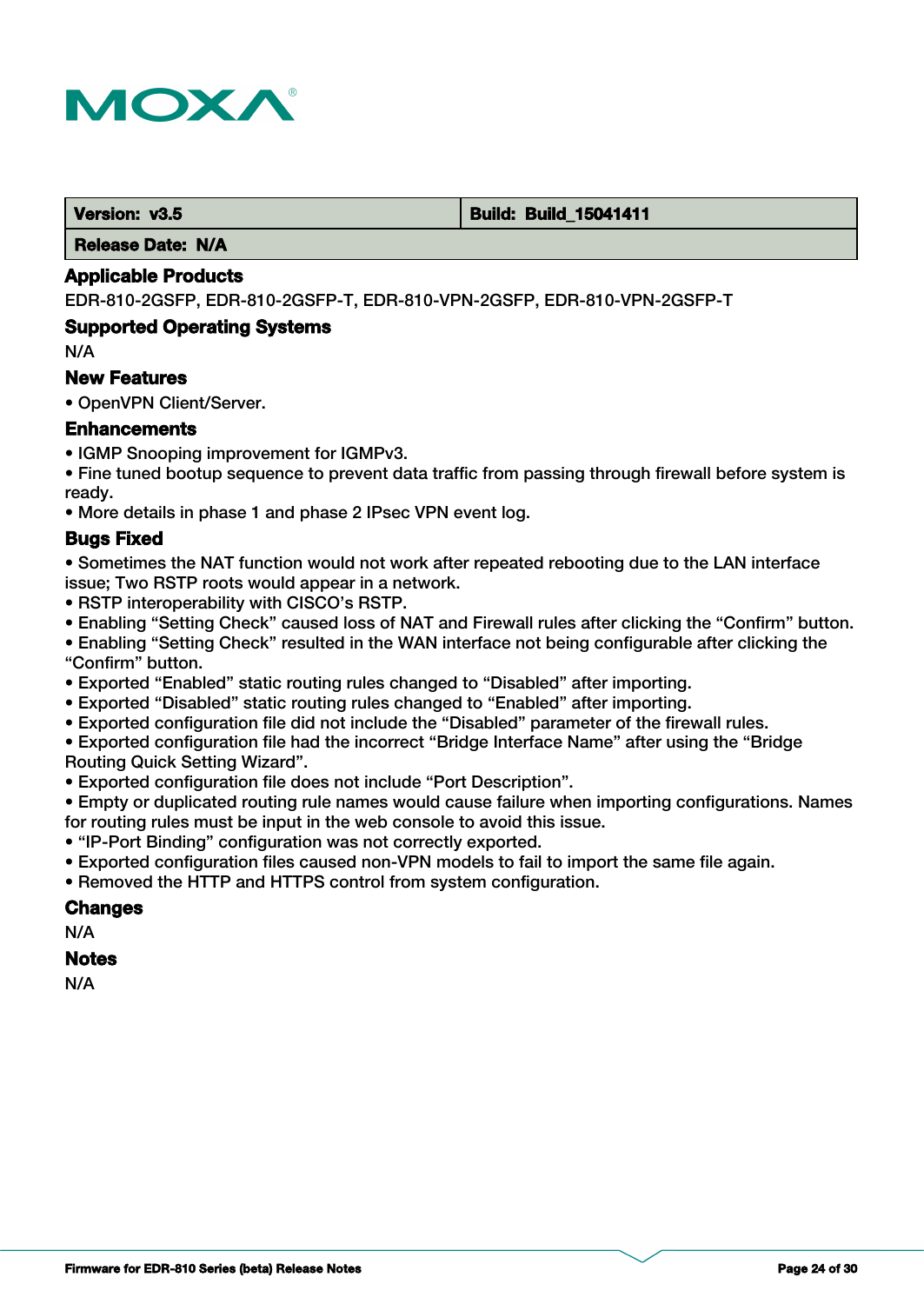

#### **Version: v3.4 Build: Build: Build: 14123117**

 **Release Date: N/A**

#### **Applicable Products**

EDR-810-2GSFP, EDR-810-2GSFP-T, EDR-810-VPN-2GSFP, EDR-810-VPN-2GSFP-T

#### **Supported Operating Systems**

N/A

#### **New Features**

- Exporting and importing of CLI-based text configuration files with optional file encryption.
- Supports "Show running-config" CLI command.
- Firewall event log to local storage, Syslog server, and SNMP trap server.
- VPN event log to local storage, Syslog server, and SNMP trap server.
- Transparent firewall (bridge mode firewall).
- Bridge Routing Quick Setting for easy bridge port configuration.
- Supports 10 different L2TP clients.
- Proxy ARP (configurable by CLI command).
- Supports VPN tunnel view in MXview v2.1 or later.
- User-defined text message banner at Web Login page.

## **Enhancements**

• Separated Modbus TCP commands of "Modbus Request" and "Modbus Response" in Modbus Filtering for stronger protection of Modbus devices.

- "PLC address (Base 1)" option when filtering Modbus address range.
- Allow "x.x.x.0" and "x.x.x.255" as IP addresses in firewall policy settings.

## **Bugs Fixed**

• After the "admin" account was removed, users could still log in through the "admin" account. • When account names had the same prefix or postfix (ex. admin or myadmin), the web login authentication would sometimes work incorrectly.

- "LLDP auto topology" problem that occurred in MXview.
- "RSTP root" display problem in MXview.
- Web display of "time zone +11" when configuring EDR to "time zone +10".
- Continuously clicking the "Apply" button on the NAT settings page caused NAT to stop working.
- LAN interface sometimes did not work properly after rebooting.
- Continuous "Login retry failure" events would sometimes cause the web console to stop working.
- When the VLAN ID was larger than 2047, IGMP snooping did not work properly.

### **Changes**

N/A

#### **Notes**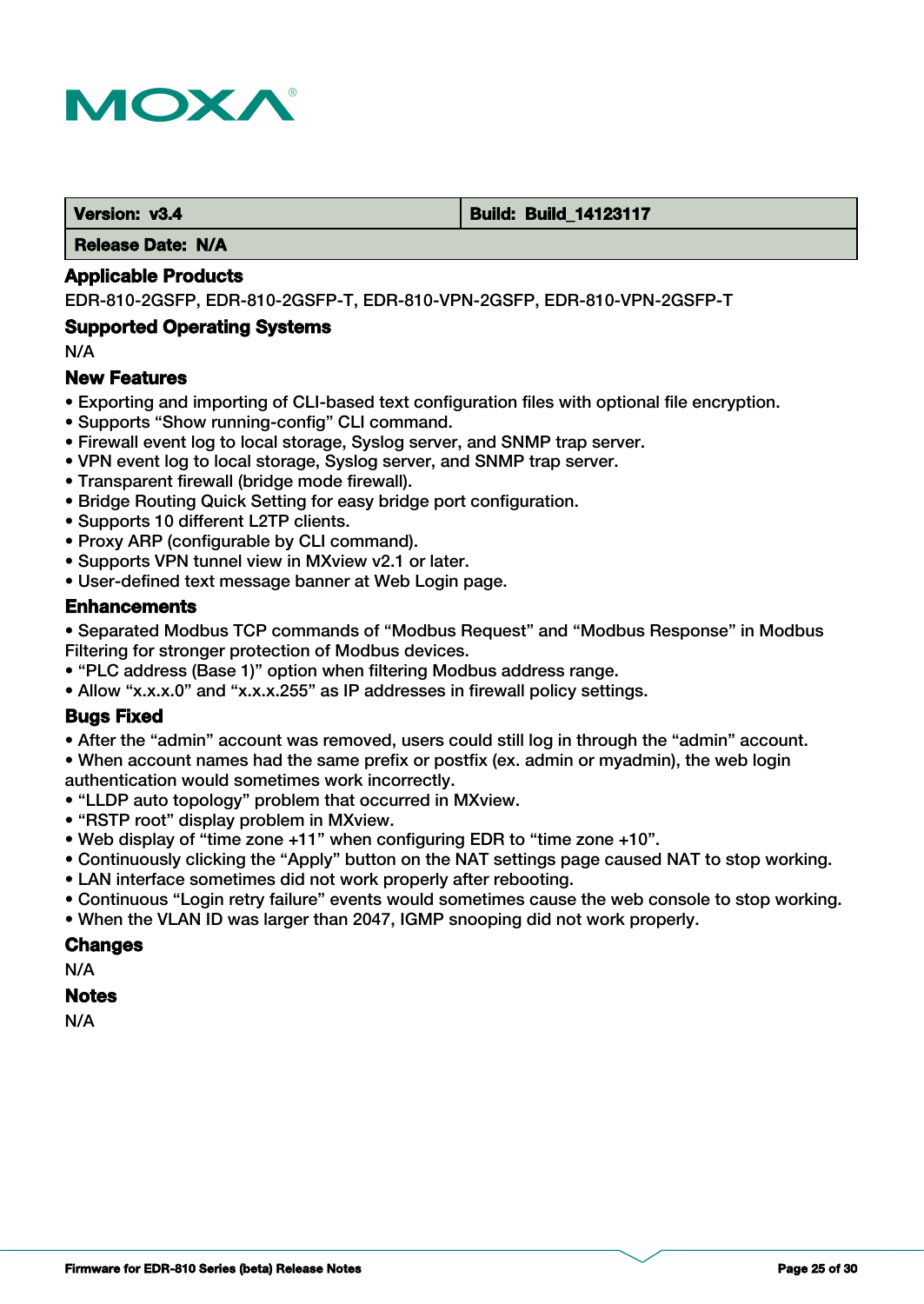

**Version: v3.3 Build: N/A** 

 **Release Date: N/A**

## **Applicable Products**

EDR-810-2GSFP, EDR-810-2GSFP-T, EDR-810-VPN-2GSFP, EDR-810-VPN-2GSFP-T

## **Supported Operating Systems**

N/A

## **New Features**

N/A

## **Enhancements**

• Changed behavior of Modbus TCP filtering to "stateless firewall" mode.

## **Bugs Fixed**

• System could lock up, causing software functions to stop working and preventing access to management consoles.

- Turbo Ring became unstable after the system was rebooted.
- "User" privilege could change WAN/LAN settings through the "Quick Routing Setting Wizard."
- Unstable Turbo Ring V2 status in some situations.
- 1:1 NAT would not work properly after rebooting the system.
- System sometimes failed to detect SFP fiber modules.
- Description of SFP fiber modules was incorrectly displayed in the CLI console.
- "Trust Access" function blocked new added LAN interfaces.

## **Changes**

N/A

## **Notes**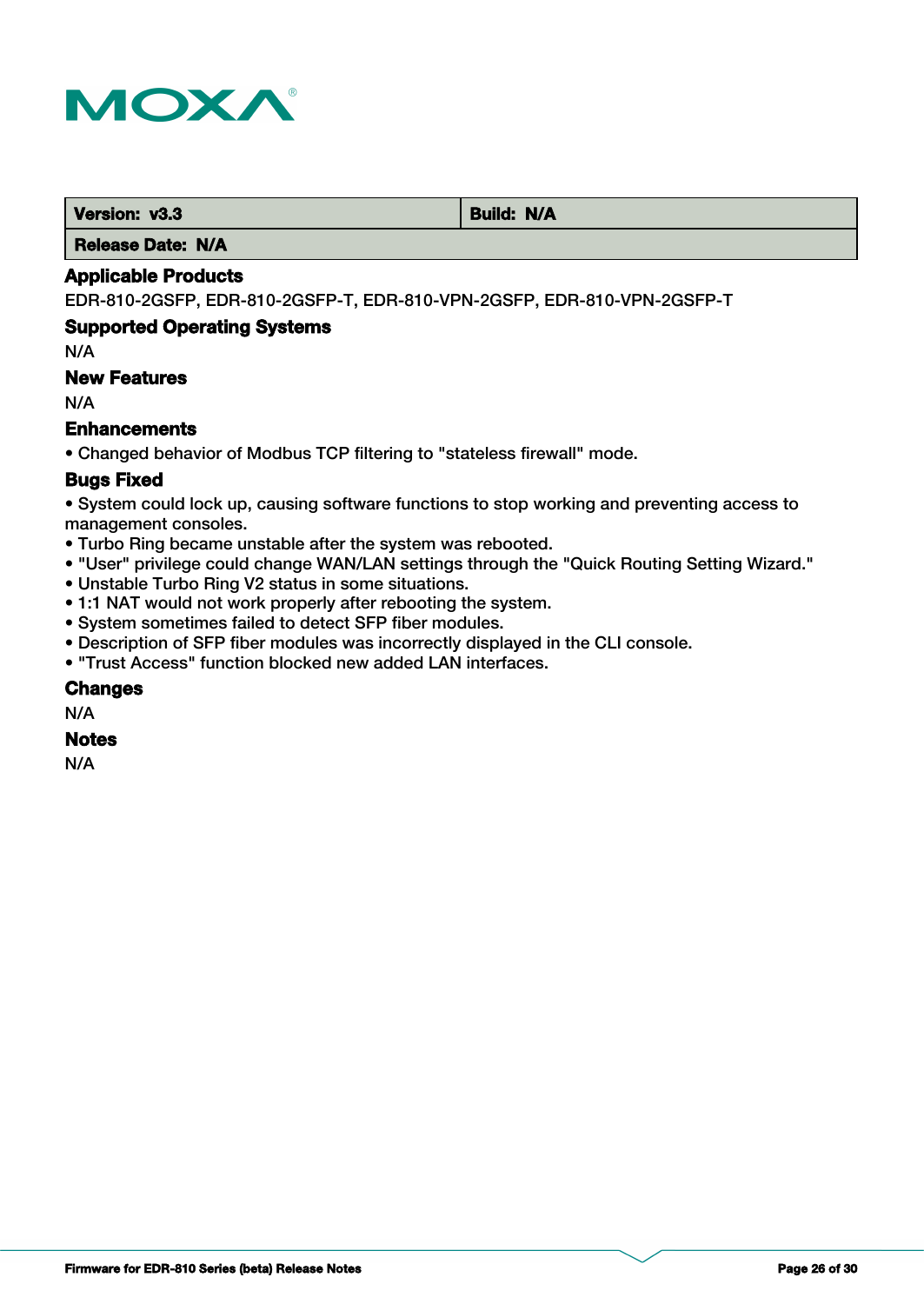

**Version: v3.2 Build: N/A** 

 **Release Date: N/A**

## **Applicable Products**

EDR-810-2GSFP, EDR-810-2GSFP-T, EDR-810-VPN-2GSFP, EDR-810-VPN-2GSFP-T

## **Supported Operating Systems**

N/A

## **New Features**

• Multicast routing protocols: Static multicast routing, DVMRP, and PIM-SM/SSM.

- New routing protocol: OSPF.
- Supports ABC-02-USB.

• Broadcast forwarding: IP broadcast forwarding for 255.255.255.255 broadcast address, and IPdirected broadcast for subnet broadcast address (e.g. 192.168.1.255/24).

• VPN connection error logs.

• Supports MXview plug-in kit.

## **Enhancements**

N/A

#### **Bugs Fixed**

• L2TP over IPsec connection between a Windows system and the EDR-810 was disconnected every 58 minutes, which was due to a failure in the rekey operation.

• When enabling the "Accessible IP" function, users could not establish an L2TP connection to the EDR-810.

#### **Changes**

N/A

#### **Notes**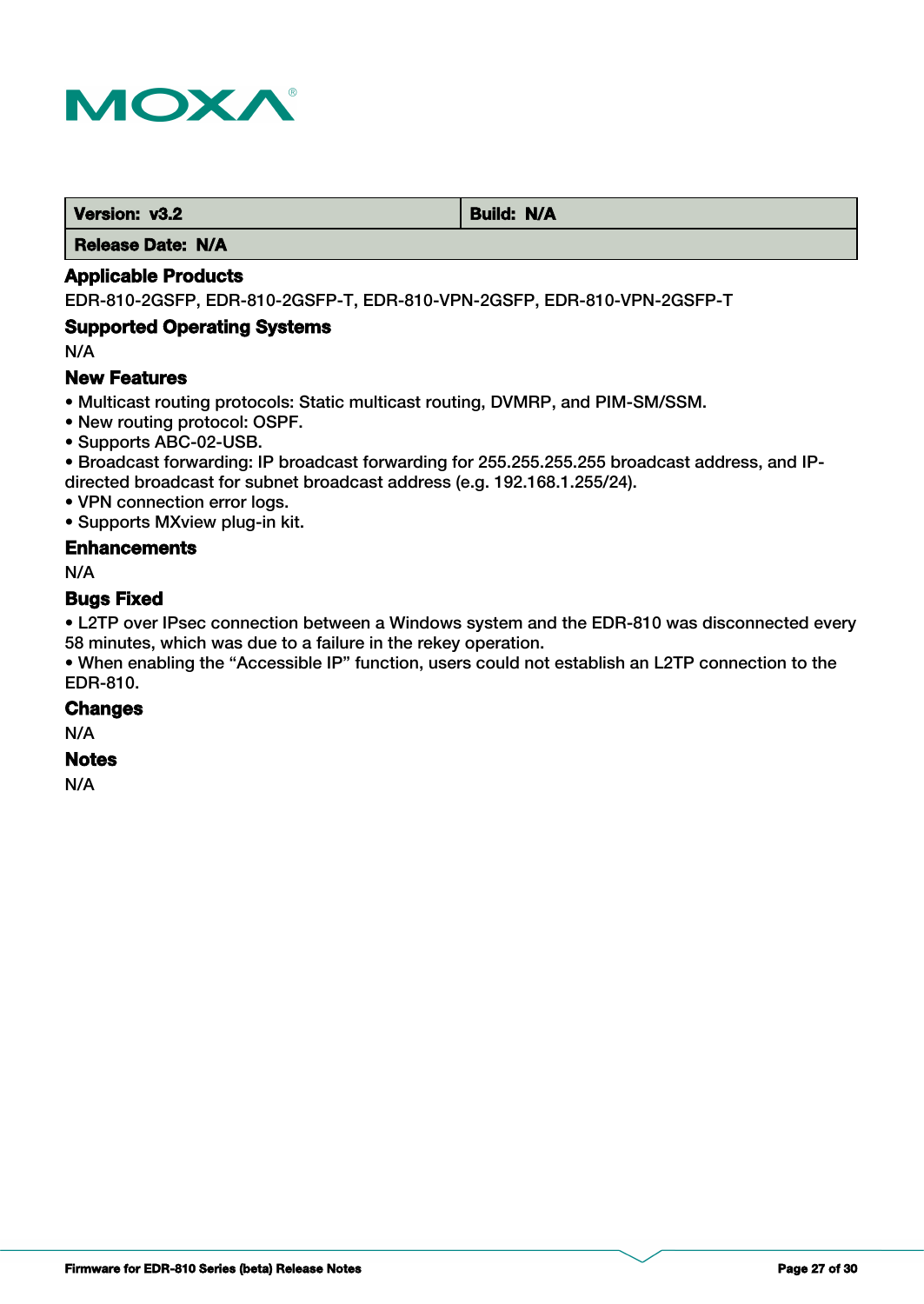

 **Version: v3.1 Build: N/A** 

 **Release Date: N/A**

## **Applicable Products**

EDR-810-2GSFP, EDR-810-2GSFP-T, EDR-810-VPN-2GSFP, EDR-810-VPN-2GSFP-T

#### **Supported Operating Systems**

N/A

#### **New Features**

• Users can disable "Utility Search", "Telnet Console", "SSH Console", "HTTP Console", and "HTTPS Console", or change the service ports of the above consoles.

• Supports up to 10 user-defined login accounts for consoles.

#### **Enhancements**

N/A

## **Bugs Fixed**

• WAN communication was interrupted when the gateway of the WAN interface had an IP address with 12 digits, for example, 111.114.212.254, or similar IP addresses. This issue was a likely cause for unstable communication through VPN or through routing.

• Could not accept special characters for web console login through a RADIUS server. This issue mostly happened with the RADIUS server on Windows 2008 Server and Windows 2012 Server when special characters were requested by the two platforms.

• Could not export Root CA from EDR-810's internal CA generator. This issue happened when users used EDR-810's internal IPsec certificate generator to create certificates for IPsec VPN clients.

• The LAN-WAN columns of the NAT table were displayed incorrectly in the CLI terminal.

• LAN DCHP server did not assign DNS to DHCP clients.

• "Multiple commands" function of Modbus filtering failed if there was a legal command in between illegal commands in one Modbus TCP packet.

• Web service stopped working after quick refreshing the web console.

• When "Accessible IP" is enabled, the IPsec VPN connection could not be established.

• Multicast streams came into VLANs that the IGMP Snooping setting were disabled for, causing abnormal behavior for IGMP Snooping operations.

#### **Changes**

N/A

#### **Notes**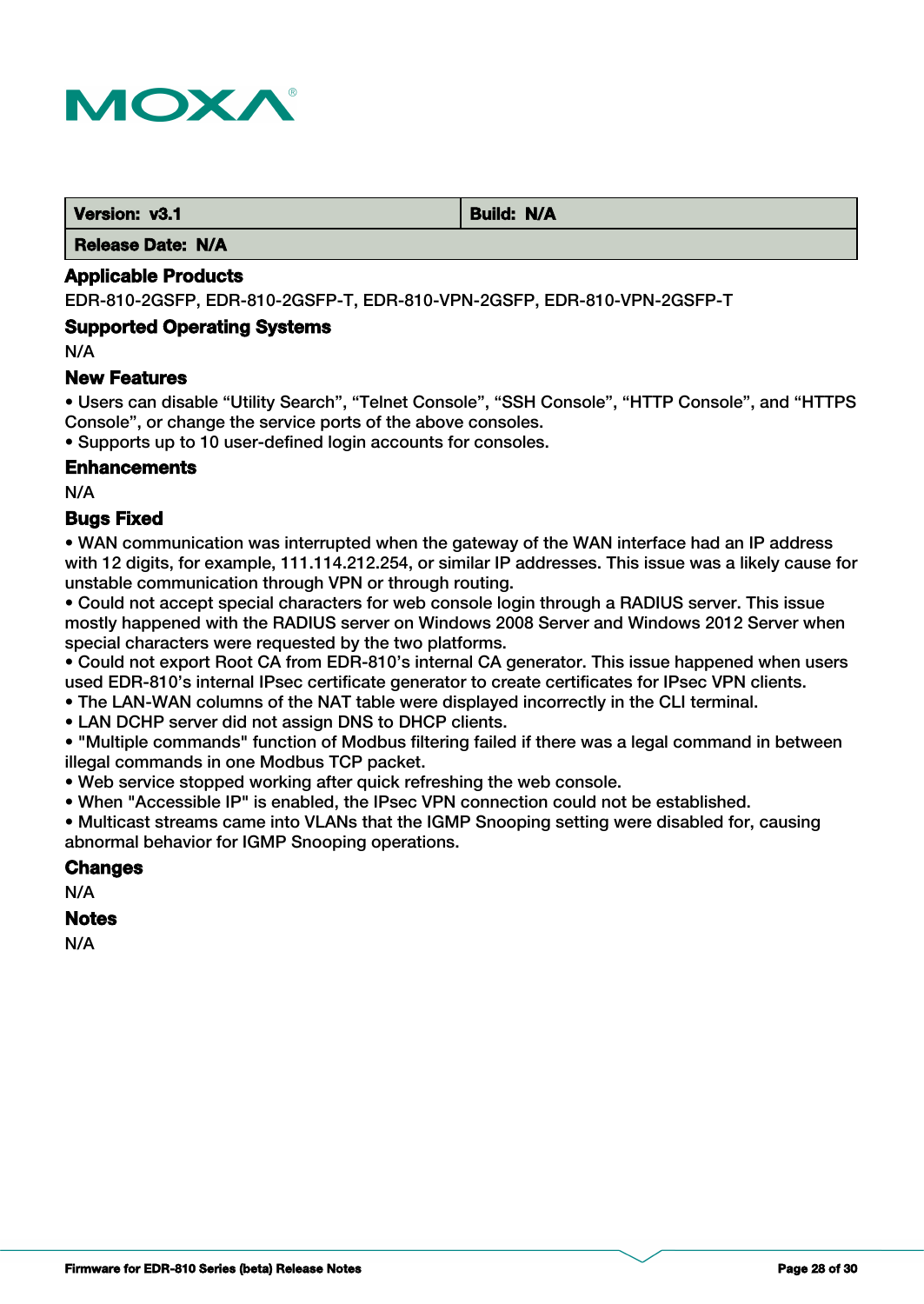

**Version: v3.0** Build: N/A

 **Release Date: N/A**

## **Applicable Products**

EDR-810-2GSFP, EDR-810-2GSFP-T, EDR-810-VPN-2GSFP, EDR-810-VPN-2GSFP-T

## **Supported Operating Systems**

N/A

## **New Features**

- Added new product model: EDR-810-VPN.
- RSTP and Turbo Ring V2 for network redundancy.
- Multiple user accounts.
- User account with RADIUS authentication.
- IP-Port Binding.
- Port mirror in.
- Multicast function (Static multicast MAC and IGMP Snooping).
- Traffic control (QoS, CoS, DSCP, and Rate Limit).
- MAC table display.

## **Enhancements**

N/A

## **Bugs Fixed**

N/A

## **Changes**

• Changed default password to "moxa".

## **Notes**